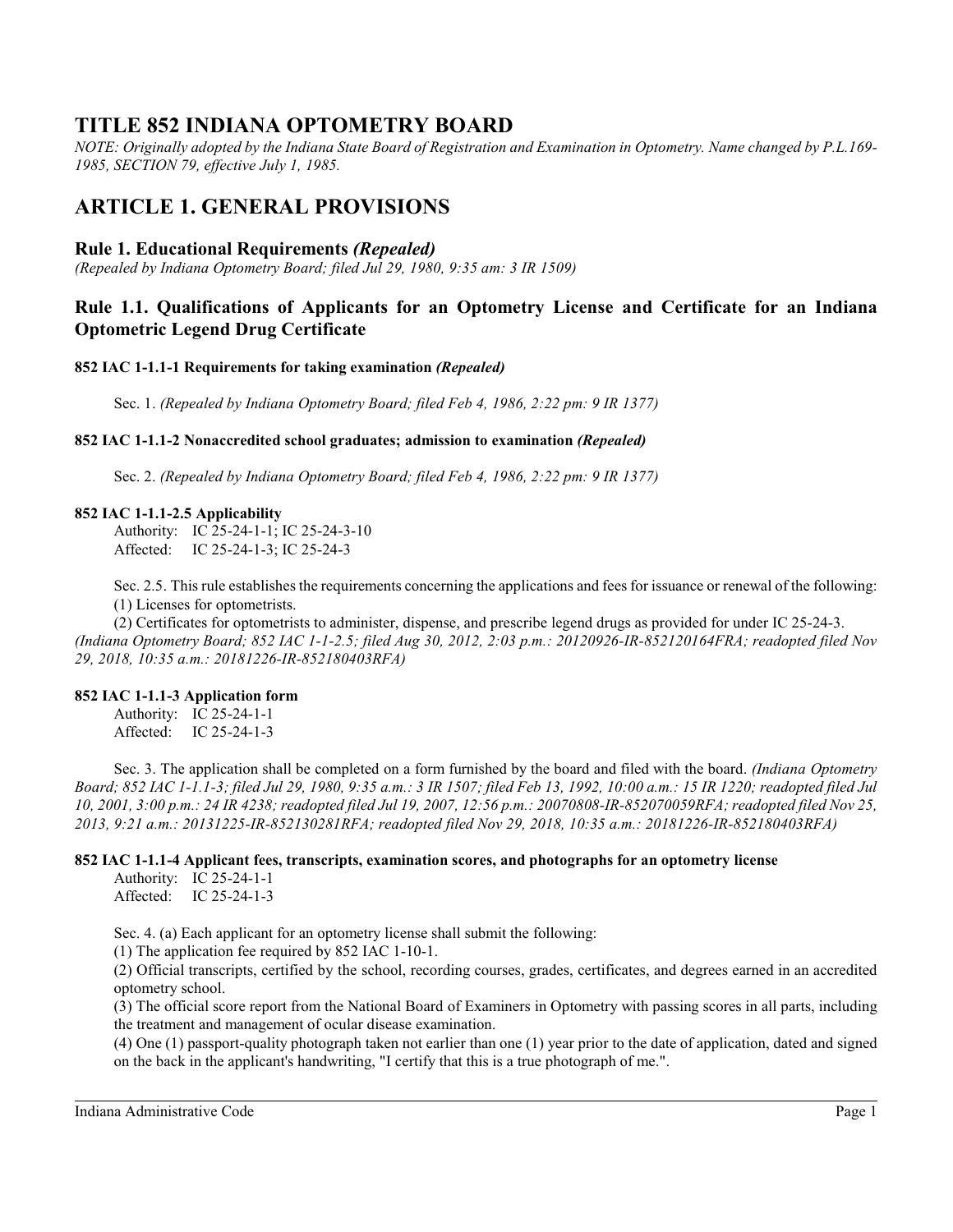(5) Proof of current certification in basic life support (BLS) or cardiopulmonary resuscitation (CPR) given by the American Heart Association, American Red Cross, or a provider approved by the board.

(b) The board adopts the procedures and standards of the Accreditation Council on Optometric Education for approval of schools of optometry and will only accept graduates of optometry schools accredited by the council as applicants for licensure, provided all other requirements are met. *(Indiana Optometry Board; 852 IAC 1-1.1-4; filed Jul 29, 1980, 9:35 a.m.: 3 IR 1507; filed Sep 1, 1981, 9:15 a.m.: 4 IR 2026; filed Feb 4, 1986, 2:22 p.m.: 9 IR 1373; errata, 9 IR 2064; filed Feb 13, 1992, 10:00 a.m.: 15 IR 1220; filed Jun 1, 1994, 5:00 p.m.: 17 IR 2333; readopted filed Jul 10, 2001, 3:00 p.m.: 24 IR 4238; filed Jan 16, 2003, 10:46 a.m.: 26 IR 1944; readopted filed Dec 1, 2009, 9:13 a.m.: 20091223-IR-852090781RFA; readopted filed Jun 16, 2010, 12:14 p.m.: 20100630-IR-852090781RFA; filed Aug 30, 2012, 2:03 p.m.: 20120926-IR-852120164FRA; readopted filed Nov 29, 2018, 10:35 a.m.: 20181226-IR-852180403RFA)*

#### **852 IAC 1-1.1-5 Information not received; effect**

Authority: IC 25-24-1-1 Affected: IC 25-24-1-3

Sec. 5. (a) An application for an optometry license may be denied or deferred if any of the required information has not been received.

(b) An applicant who applies for licensure under IC 25-24-1-3 bears the burden of proving that the requirements of the state in which the applicant currently is licensed are equivalent to those requirements set forth in section 4 of thisrule. The applicant shall submit documentation required by section 4 of this rule, as well as any other documentation required by the board, to make a determination as to whether the requirements of the other state are equivalent to those set forth in section 4 of this rule.

(c) If an applicant holds a current certificate issued by the Association of Regulatory Boards (ARBO), Council on Endorsed Licensure Mobility for Optometrists (CELMO), applicants will not be required to submit proof of education. The applicant will be required to submit verification of the certificate from ARBO.

(d) An application is abandoned without an action of the board, if the applicant does not complete the application within one (1) year after the date on which the application was filed. However, the board may, for good cause shown, extend the validity of the application for additional thirty (30) day periods. An application submitted after the abandonment of an application is considered a new application. *(Indiana Optometry Board; 852 IAC 1-1.1-5; filed Jul 29, 1980, 9:35 a.m.: 3 IR 1507; filed Sep 21, 1992, 9:00 a.m.: 16 IR 724; readopted filed Jul 10, 2001, 3:00 p.m.: 24 IR 4238; readopted filed Jul 19, 2007, 12:56 p.m.: 20070808-IR-852070059RFA; filed Aug 30, 2012, 2:03 p.m.: 20120926-IR-852120164FRA; readopted filed Nov 29, 2018, 10:35 a.m.: 20181226- IR-852180403RFA)*

### **852 IAC 1-1.1-6 Failure to appear for examination; forfeiture of fees** *(Repealed)*

Sec. 6. *(Repealed by Indiana Optometry Board; filed Feb 4, 1986, 2:22 pm: 9 IR 1377)*

### **Rule 2. Reciprocity** *(Repealed)*

*(Repealed by Indiana Optometry Board; filed Jul 29, 1980, 9:35 am: 3 IR 1509)*

### **Rule 2.1. Reciprocity**

### **852 IAC 1-2.1-1 Requirements for license by reciprocity** *(Repealed)*

Sec. 1. *(Repealed by Indiana Optometry Board; filed Feb 4, 1986, 2:22 pm: 9 IR 1377)*

### **852 IAC 1-2.1-2 Application file; contents**

Authority: IC 25-24-1-1 Affected: IC 25-24-1-3

Sec. 2. An applicant for an optometry license by endorsement shall submit the following: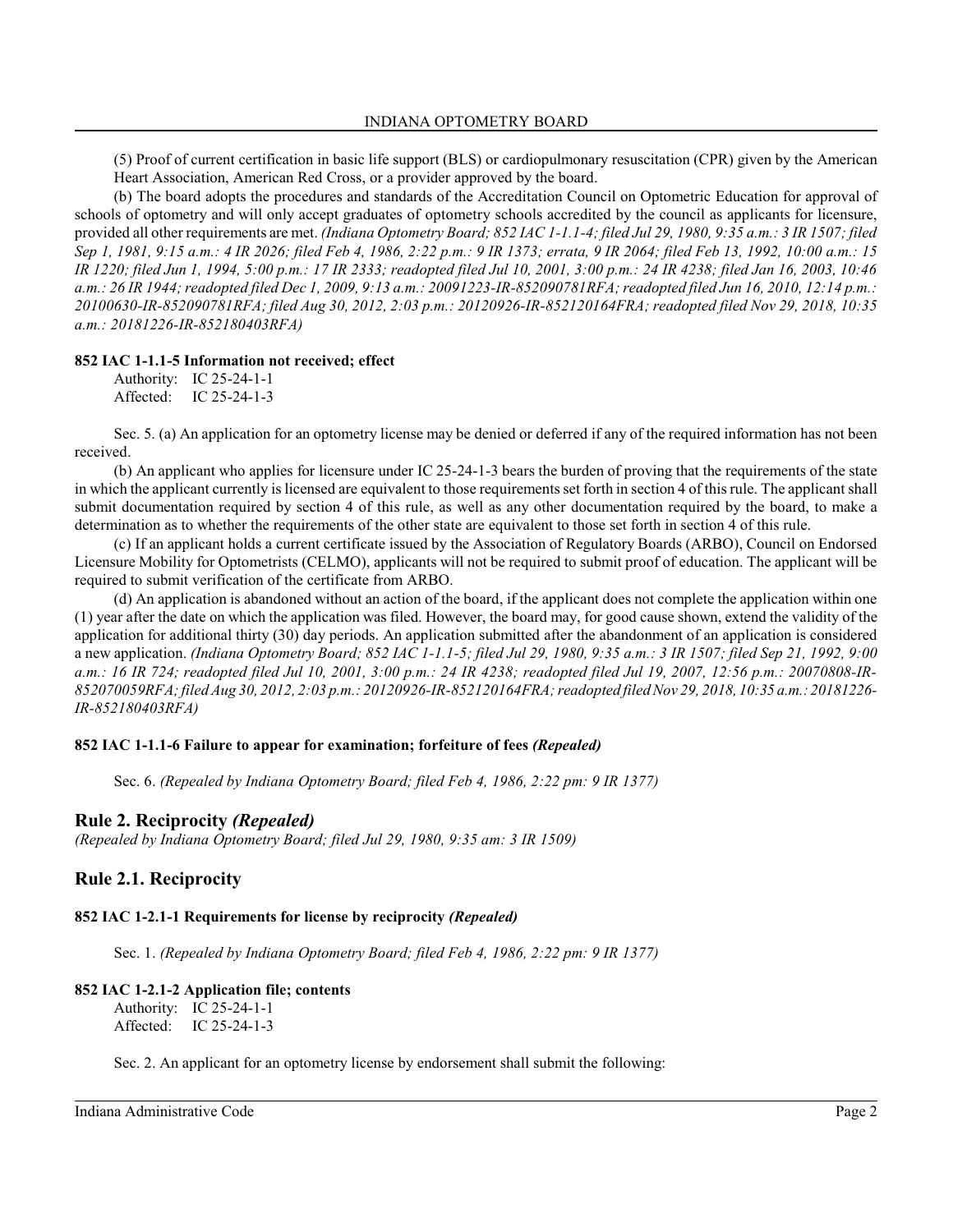(1) The application fee required by 852 IAC 1-10-1(a)(1).

(2) Official transcripts, certified by the school, recording courses, grades, certificates, and degrees earned in an optometry school accredited by the Accreditation Council on Optometric Education.

(3) The official score report from the National Board of Examiners in Optometry with passing scores in all parts, including the treatment and management of ocular disease examination.

(4) One (1) passport-quality photograph taken not earlier than one (1) year prior to the date of application, dated and signed on the back in the applicant's handwriting, "I certify that this is a true photograph of me.".

(5) A statement from the appropriate agency in each state where the applicant has been licensed, certifying whether or not disciplinary proceedings have ever been initiated or are presently pending against the applicant.

(6) A statement fromthe appropriate agency in each state where the applicant has been licensed by examination, holds an active license, and from which the applicant is endorsing, certifying areas of examination, type of examination, pass-fail criteria, and the applicant's score in each area of examination.

(7) Proof of current certification in basic life support (BLS) or cardiopulmonary resuscitation (CPR) given by the American Heart Association, American Red Cross, or a provider approved by the board.

*(Indiana Optometry Board; 852 IAC 1-2.1-2; filed Jul 29, 1980, 9:35 a.m.: 3 IR 1507; filed Feb 4, 1986, 2:22 p.m.: 9 IR 1374; filed Dec 8, 1987, 9:45 a.m.: 11 IR 1292; filed Feb 13, 1992, 10:00 a.m.: 15 IR 1220; filed Jun 1, 1994, 5:00 p.m.: 17 IR 2334; readopted filed Jul 10, 2001, 3:00 p.m.: 24 IR 4238; readopted filed Jul 19, 2007, 12:56 p.m.: 20070808-IR-852070059RFA; filed Aug 30, 2012, 2:03 p.m.: 20120926-IR-852120164FRA; readopted filed Nov 29, 2018, 10:35 a.m.: 20181226-IR-852180403RFA)*

### **852 IAC 1-2.1-3 Personal interview** *(Repealed)*

Sec. 3. *(Repealed by Indiana Optometry Board; filed Feb 4, 1986, 2:22 pm: 9 IR 1377)*

### **852 IAC 1-2.1-4 Jurisprudence examination**

Authority: IC 25-24-1-1 Affected: IC 25-24-1-3

Sec. 4. An applicant for an optometry license by examination or endorsement must pass an examination covering Indiana law relating to the practice of optometry. A score of seventy-five (75) or above is passing. *(Indiana Optometry Board; 852 IAC 1-2.1-4; filed Jul 29, 1980, 9:35 a.m.: 3 IR 1508; filed Feb 4, 1986, 2:22 p.m.: 9 IR 1374; filed Dec 8, 1987, 9:45 a.m.: 11 IR 1293; readopted filed Jul 10, 2001, 3:00 p.m.: 24 IR 4238; readopted filed Jul 19, 2007, 12:56 p.m.: 20070808-IR-852070059RFA; filed Aug 30, 2012, 2:03 p.m.: 20120926-IR-852120164FRA; readopted filed Nov 29, 2018, 10:35 a.m.: 20181226-IR-852180403RFA)*

#### **852 IAC 1-2.1-5 Failing examination; effect on license by reciprocity** *(Repealed)*

Sec. 5. *(Repealed by Indiana Optometry Board; filed May 11, 1987, 9:00 am: 10 IR 1881)*

#### **852 IAC 1-2.1-6 Requirements for an Indiana optometric legend drug certificate**

Authority: IC 25-24-3-10 Affected: IC 25-24-3

Sec. 6. To obtain an Indiana optometric legend drug certificate, an optometrist shall submit the following:

(1) Submit the application fee required by 852 IAC 1-10-1(a)(8).

(2) Complete an Indiana optometric legend drug certificate application.

(3) Provide a score report certifying successful completion of the Treatment and Management of Ocular Disease (TMOD) examination administered by the National Board of Examiners in Optometry (NBEO).

*(Indiana Optometry Board; 852 IAC 1-2.1-6; filed Aug 30, 2012, 2:03 p.m.: 20120926-IR-852120164FRA; readopted filed Nov 29, 2018, 10:35 a.m.: 20181226-IR-852180403RFA)*

### **Rule 3. Rules of Practice**

Indiana Administrative Code Page 3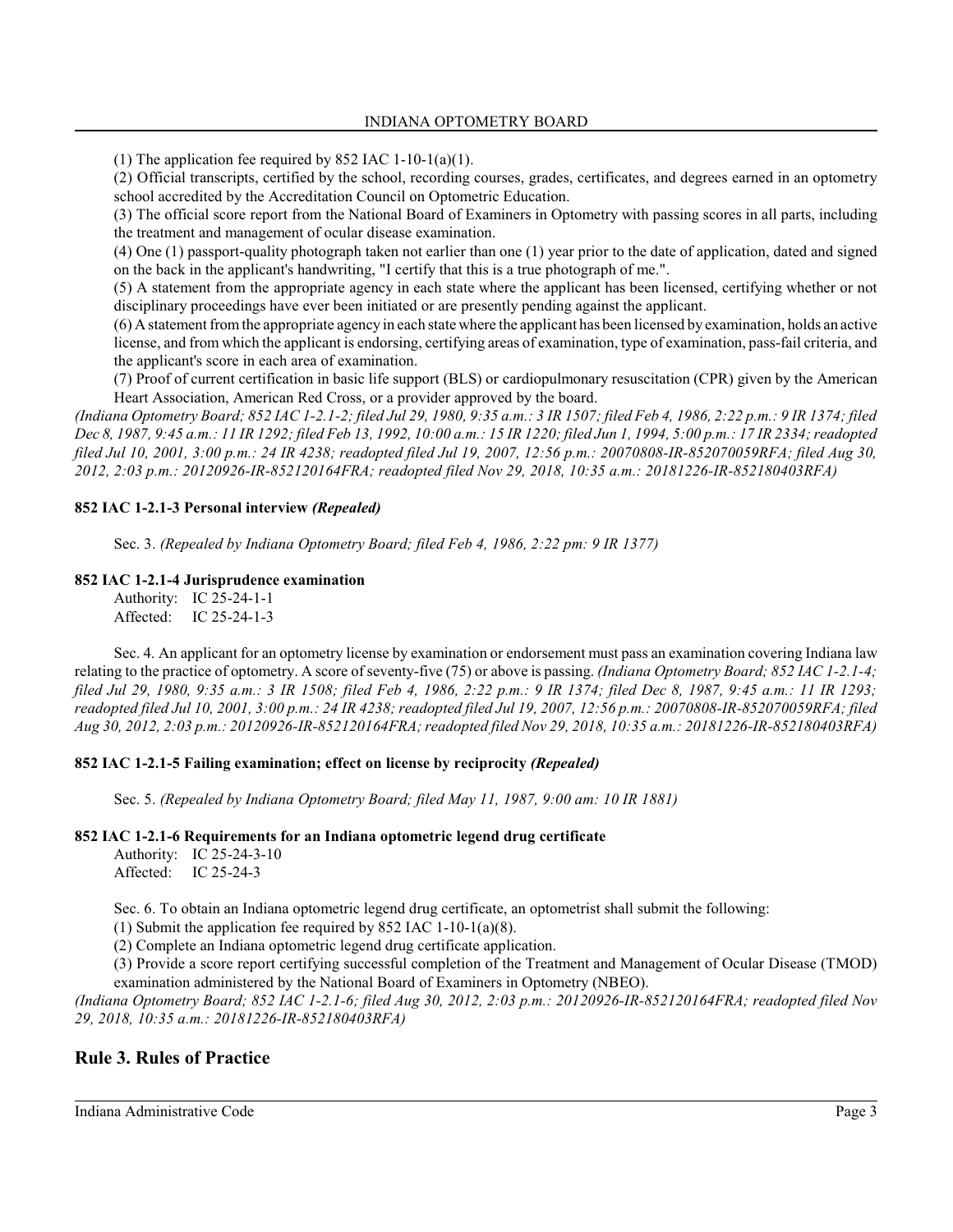#### **852 IAC 1-3-1 Optometric procedures; patient records**

Authority: IC 25-24-1-1 Affected: IC 25-24-1-15.1

Sec. 1. (a) An optometrist will utilize the usual and normal clinical optometric procedures taught in the accredited schools and colleges of optometry approved by the board and the clinical optometric procedures in which he or she demonstrated proficiency and mastery in order to obtain a certificate and license to practice optometry in the state of Indiana.

(b) An optometrist will maintain adequate and detailed patient records to describe and document his or her procedures, observations, and the disposition of the case. *(Indiana Optometry Board; Rule 1; filed Nov 29, 1972, 3:00 p.m.: Rules and Regs. 1973, p. 685; readopted filed Jul 10, 2001, 3:00 p.m.: 24 IR 4238; readopted filed Jul 19, 2007, 12:56 p.m.: 20070808-IR-852070059RFA; filed Aug 30, 2012, 2:03 p.m.: 20120926-IR-852120164FRA;readopted filed Nov 29, 2018, 10:35 a.m.: 20181226- IR-852180403RFA)*

### **Rule 4. Use of Assumed Name** *(Repealed)*

*(Repealed by Indiana Optometry Board; filed May 11, 1987, 9:00 am: 10 IR 1881)*

### **Rule 5. Duty Concerning Prescriptions** *(Repealed)*

*(Repealed by Indiana Optometry Board; filed Dec 22, 1987, 2:35 pm: 11 IR 1606)*

# **Rule 5.1. Duty Concerning Prescriptions in Optometric Practice**

#### **852 IAC 1-5.1-1 General responsibilities**

Authority: IC 25-24-1-1 Affected: IC 16-39-1-1; IC 25-24-1-1; IC 25-24-1-4

Sec. 1. (a) In the practice of optometry as defined by IC 25-24-1-4, an optometrist has a responsibility to do the following: (1) Properly examine the patient to determine the patient's ophthalmic needs.

(2) Prepare a proper prescription when indicated to adequately fulfill the patient's needs.

(3) Determine the expiration of the prescription. The date of expiration of the prescription for a contact lens prescription shall not exceed one (1) year from the date of issuance by the prescribing optometrist.

(4) Verify the optical materials resulting from the prescription in order to determine whether or not the optical materials meet the needs of the patient.

(5) Verify that any optical materials that have been dispensed as a result of the prescription meet the needs of the patient.

(b) If an optometrist prescribes contact lenses for a patient, the optometrist has a responsibility to do the following:

(1) Perform all procedures required by subsection (a).

(2) Examine the patient and evaluate the contact lens with the contact lens on the eye.

(3) Be personally and directly involved with the follow-up care of the contact lens patient.

(4) Release contact lens information to a patient in accordance with IC 16-39-1-1 and 16 CFR 315.

*(Indiana Optometry Board; 852 IAC 1-5.1-1; filed Dec 22, 1987, 2:35 p.m.: 11 IR 1605; readopted filed Jul 10, 2001, 3:00 p.m.: 24 IR 4238; readopted filed Jul 19, 2007, 12:56 p.m.: 20070808-IR-852070059RFA; filed Aug 30, 2012, 2:03 p.m.: 20120926-IR-852120164FRA; readopted filed Nov 29, 2018, 10:35 a.m.: 20181226-IR-852180403RFA)*

### **Rule 6. Professional Identification**

### **852 IAC 1-6-1 Misleading identification as to license status**

Authority: IC 25-24-1-1 Affected: IC 25-24-1-15.1

Sec. 1. With the exception of a not for profit corporation approved by the Board and/or optometric clinic operated in conjunction with and by an accredited optometry school approved by the Board, no optometrist shall practice in any office, location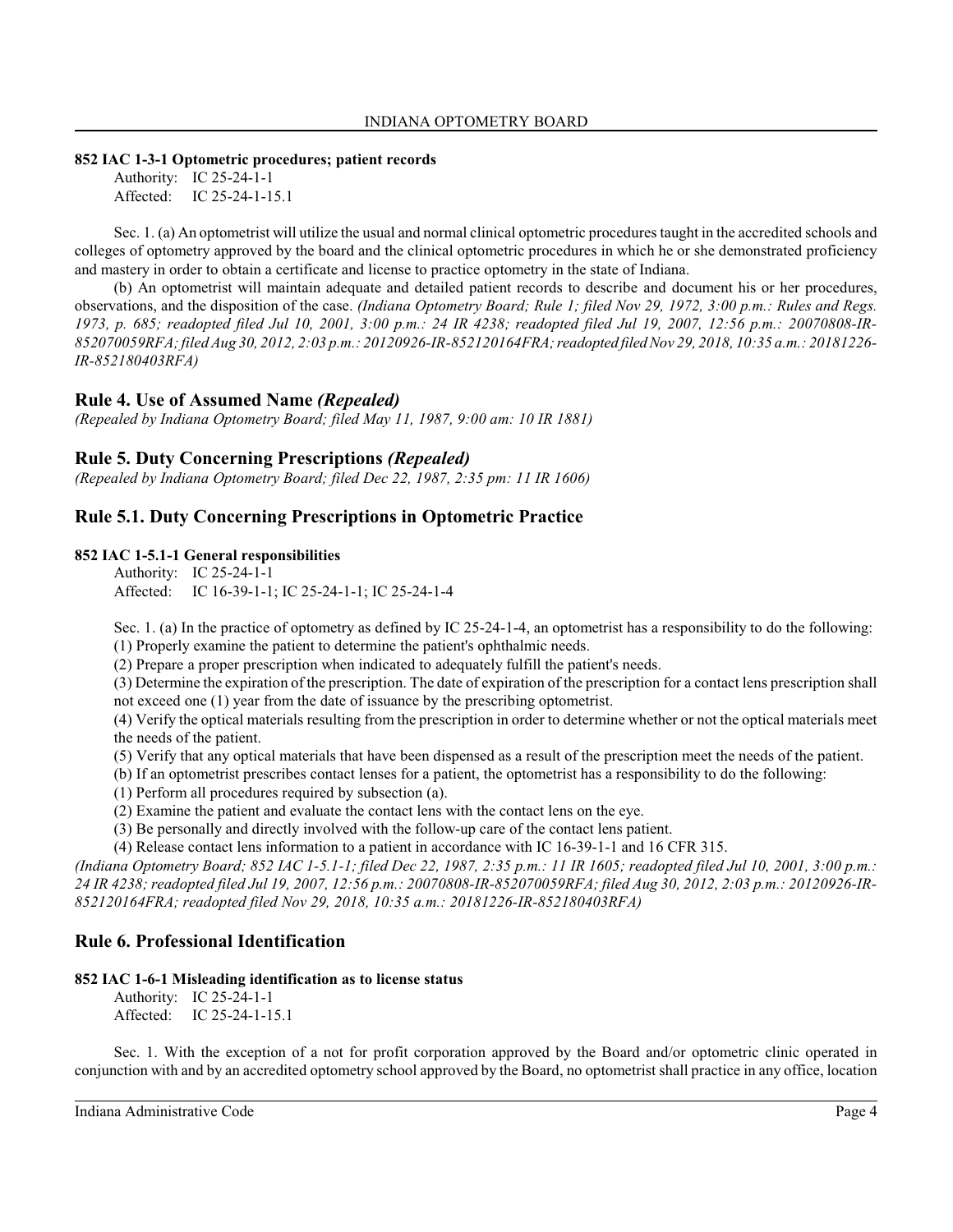or place of practice where any name, names or professional identification on or about the door, window, wall, directory, or any sign or listing whatsoever, or in any manner used in connection therewith, shall indicate or tend to indicate by location or otherwise or give the impression to the public that an optometrist is directly or indirectly employed by or connected with or indicates that such office, location, or place of practice is owned, operated, supervised, staffed, directed or attended by any firm, person or corporation not certified and licensed to practice optometry in the State of Indiana. *(Indiana Optometry Board; Rule 4; filed Nov 29, 1972, 3:00 pm: Rules and Regs. 1973, p. 686; readopted filed Jul 10, 2001, 3:00 p.m.: 24 IR 4238; readopted filed Jul 19, 2007, 12:56 p.m.: 20070808-IR-852070059RFA; readopted filed Nov 25, 2013, 9:21 a.m.: 20131225-IR-852130281RFA; readopted filed Nov 26, 2019, 3:44 p.m.: 20191225-IR-852190188RFA)*

# **Rule 7. Continuing Education for Renewal of License**

### **852 IAC 1-7-1 Establishment of number of hours required** *(Repealed)*

Sec. 1. *(Repealed by Indiana Optometry Board; filed Jul 13, 1982, 9:38 am: 5 IR 1848)*

#### **852 IAC 1-7-1.1 Number of hours required** *(Repealed)*

Sec. 1.1. *(Repealed by Indiana Optometry Board; filed Jul 23, 1987, 9:15 am: 10 IR 2738)*

#### **852 IAC 1-7-2 Recognition of certificate** *(Repealed)*

Sec. 2. *(Repealed by Indiana Optometry Board; filed Jul 13, 1982, 9:38 am: 5 IR 1848)*

#### **852 IAC 1-7-2.1 Verification of attendance by licensee on state form 2758; sponsor verification** *(Repealed)*

Sec. 2.1. *(Repealed by Indiana Optometry Board; filed May 11, 1987, 9:00 am: 10 IR 1881)*

#### **852 IAC 1-7-3 Exemptions** *(Repealed)*

Sec. 3. *(Repealed by Indiana Optometry Board; filed Jul 13, 1982, 9:38 am: 5 IR 1848)*

#### **852 IAC 1-7-3.1 Deadline for reporting credits by licensee** *(Repealed)*

Sec. 3.1. *(Repealed by Indiana Optometry Board; filed Jul 23, 1987, 9:15 am: 10 IR 2738)*

#### **852 IAC 1-7-4 Approval of programs** *(Repealed)*

Sec. 4. *(Repealed by Indiana Optometry Board; filed Jul 23, 1987, 9:15 am: 10 IR 2738)*

#### **852 IAC 1-7-5 Penalty for noncompliance** *(Repealed)*

Sec. 5. *(Repealed by Indiana Optometry Board; filed Jul 23, 1987, 9:15 am: 10 IR 2738)*

### **Rule 8. Board Examination**

#### **852 IAC 1-8-1 Definitions**

Authority: IC 25-24-1-1 Affected: IC 25-24-1-3

Sec. 1. (a) The definitions in this section apply throughout this title.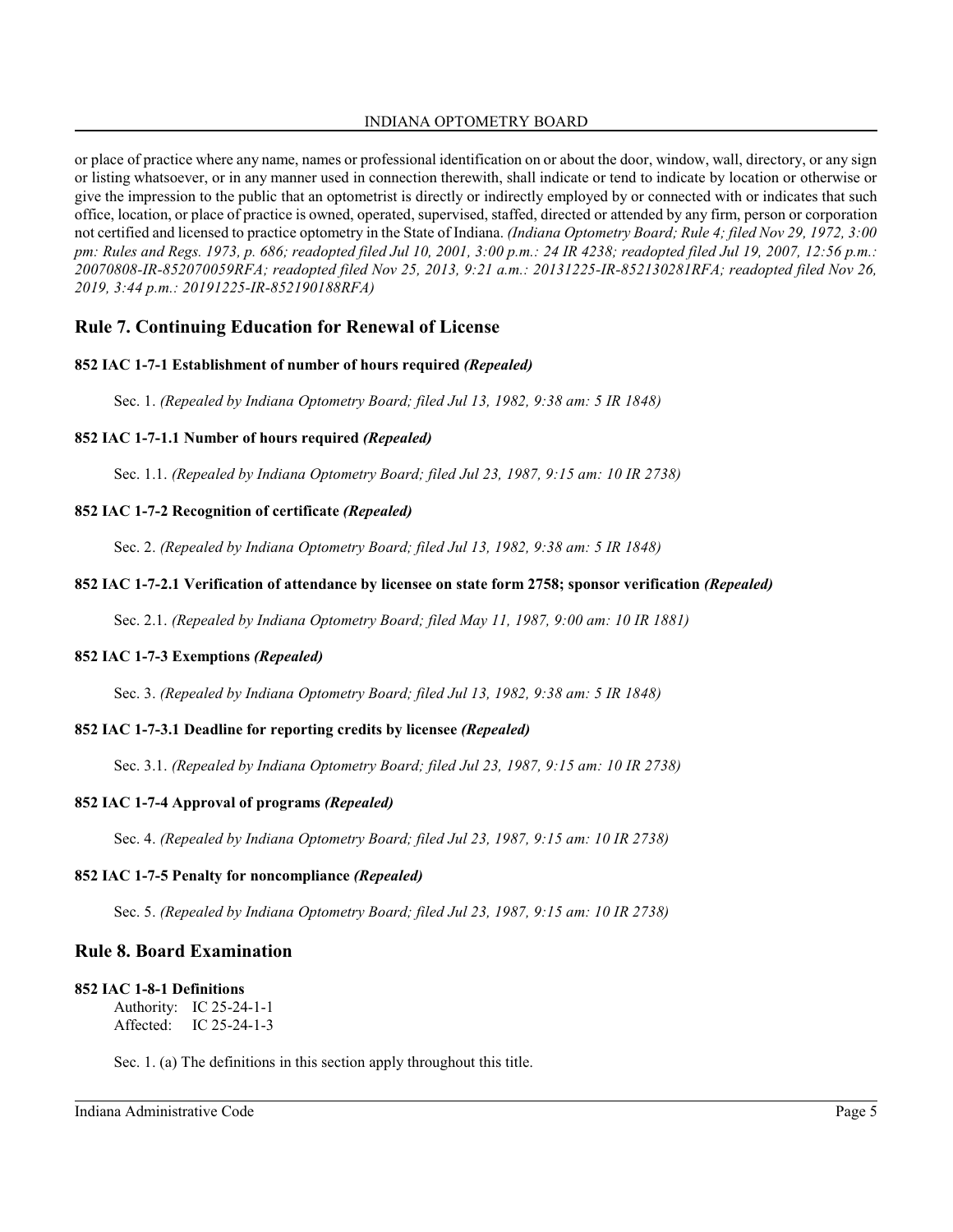(b) "Agency" means the Indiana professional licensing agency.

- (c) "Board" means the Indiana optometry board.
- (d) "COPE" means the Council on Optometric Practitioner Education.

(e) "Examination" means the examination for licensure required by the board. *(Indiana Optometry Board; 852 IAC 1-8-1; filed Jul 29, 1980, 9:35 a.m.: 3 IR 1508; filed Feb 4, 1986, 2:22 p.m.: 9 IR 1376; filed Nov 10, 1987, 9:33 a.m.: 11 IR 1293; filed Feb 13, 1992, 10:00 a.m.: 15 IR 1221; readopted filed Jul 10, 2001, 3:00 p.m.: 24 IR 4238; readopted filed Jul 19, 2007, 12:56 p.m.: 20070808-IR-852070059RFA; filed Aug 30, 2012, 2:03 p.m.: 20120926-IR-852120164FRA; readopted filed Nov 29, 2018, 10:35 a.m.: 20181226-IR-852180403RFA)*

### **852 IAC 1-8-2 Written board examination; contents** *(Repealed)*

Sec. 2. *(Repealed by Indiana Optometry Board; filed Feb 4, 1986, 2:22 pm: 9 IR 1377)*

### **852 IAC 1-8-3 Clinical board examination; contents** *(Repealed)*

Sec. 3. *(Repealed by Indiana Optometry Board; filed Feb 4, 1986, 2:22 pm: 9 IR 1377)*

### **852 IAC 1-8-4 Interview** *(Repealed)*

Sec. 4. *(Repealed by Indiana Optometry Board; filed Sep 1, 1981, 9:15 am: 4 IR 2027)*

### **852 IAC 1-8-5 Written examination; passing score** *(Repealed)*

Sec. 5. *(Repealed by Indiana Optometry Board; filed Feb 4, 1986, 2:22 pm: 9 IR 1377)*

### **852 IAC 1-8-5.1 Written examination; passing score** *(Repealed)*

Sec. 5.1. *(Repealed by Indiana Optometry Board; filed Aug 30, 2012, 2:03 p.m.: 20120926-IR-852120164FRA)*

### **852 IAC 1-8-6 Examination; passing score; failure for second time; fee** *(Repealed)*

Sec. 6. *(Repealed by Indiana Optometry Board; filed Feb 13, 1992, 10:00 a.m.: 15 IR 1221)*

### **852 IAC 1-8-7 Appeals** *(Repealed)*

Sec. 7. *(Repealed by Indiana Optometry Board; filed Feb 13, 1992, 10:00 a.m.: 15 IR 1221)*

### **Rule 9. Notification of Practice Location** *(Repealed)*

*(Repealed by Indiana Optometry Board; filed May 11, 1987, 9:00 am: 10 IR 1881)*

### **Rule 10. Fees and Renewal Requirements**

### **852 IAC 1-10-1 Fees**

Authority: IC 25-24-1-1 Affected: IC 25-24-1-3; IC 25-24-2-3

Sec. 1. (a) The board shall charge the following fees related to the practice of optometry:

(1) Application for licensure: \$200

(2) License renewal: \$100 biennially

(3) Inactive license renewal: \$50 biennially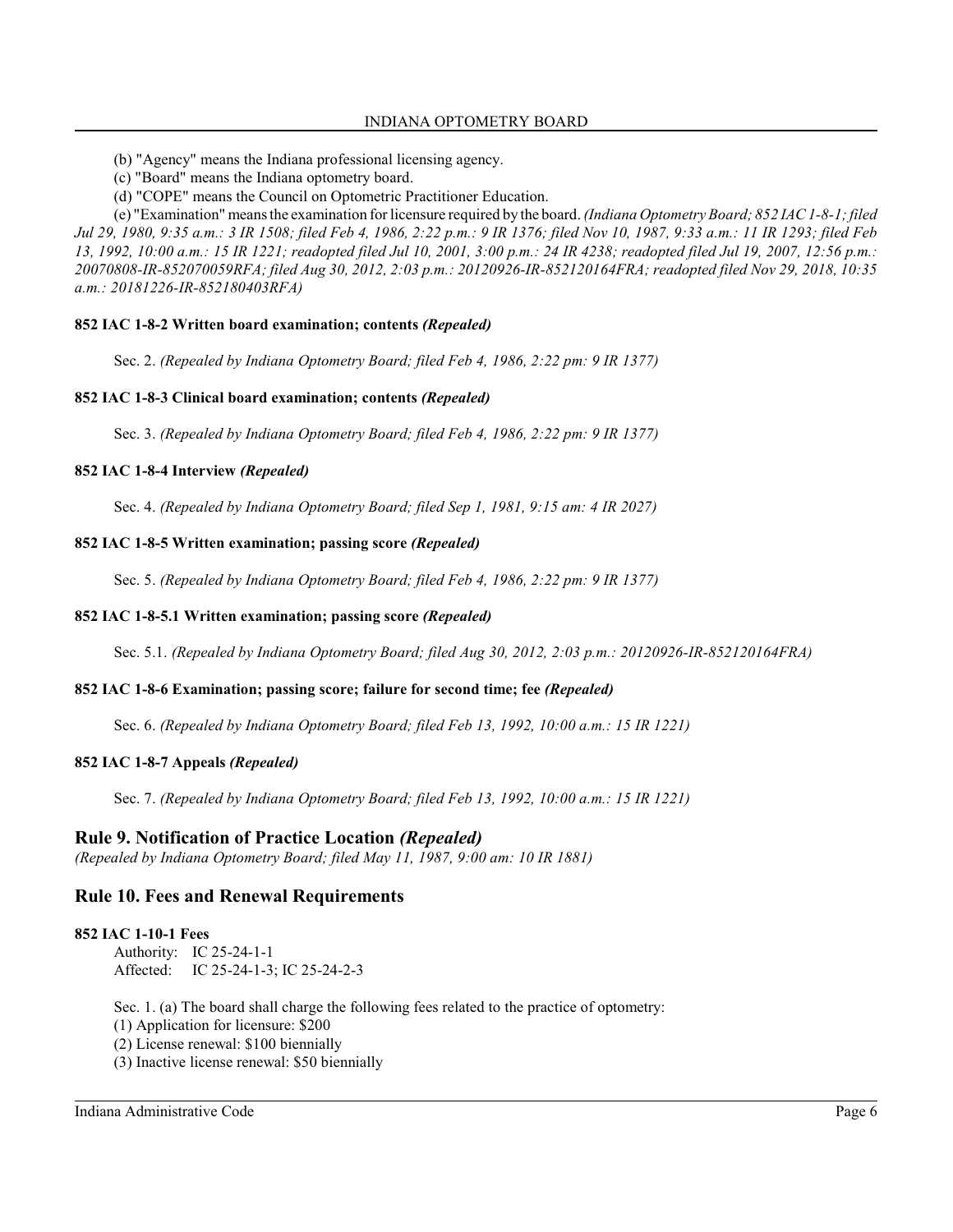(4) University support fee: \$34 biennially

(5) Verification of licensure: \$10

(6) Reinstatement of inactive license: \$50

(7) Application for an optometric legend drug certificate: \$20

(8) Optometric legend drug certificate renewal: \$20

(b) The board shall renew the optometric legend drug certificate concurrently with the license of an optometrist to practice in Indiana. *(Indiana Optometry Board; 852 IAC 1-10-1; filed Jul 12, 1985, 3:48 p.m.: 8 IR 2038; filed May 11, 1987, 9:00 a.m.: 10 IR 1876; filed Oct 28, 1988, 2:10 p.m.: 12 IR 592; filed Apr 19, 1991, 3:05 p.m.: 14 IR 1728; filed May 20, 1996, 3:00 p.m.: 19 IR 2880; readopted filed Jan 7, 2002, 10:00 a.m.: 25 IR 1732; readopted filed Sep 26, 2008, 10:54 a.m.: 20081015-IR-852080345RFA; filed Aug 30, 2012, 2:03 p.m.: 20120926-IR-852120164FRA; readopted filed Nov 29, 2018, 10:35 a.m.: 20181226-IR-852180403RFA)*

### **852 IAC 1-10-2 Fees for university support**

Authority: IC 25-24-1-1 Affected: IC 25-24-1-3; IC 25-24-2-3

Sec. 2. The university support fee in section 1 of this rule shall be submitted by the agency to the Indiana University School of Optometry as provided by IC 25-24-2-3. *(Indiana Optometry Board; 852 IAC 1-10-2; filed Oct 28, 1988, 2:10 p.m.: 12 IR 592; readopted filed Dec 4, 2001, 10:15 a.m.: 25 IR 1732; readopted filed Sep 26, 2008, 10:54 a.m.: 20081015-IR-852080345RFA; filed Aug 30, 2012, 2:03 p.m.: 20120926-IR-852120164FRA; readopted filed Nov 29, 2018, 10:35 a.m.: 20181226-IR-852180403RFA)*

# **Rule 11. Competent Practice of Optometry; Standards**

#### **852 IAC 1-11-1 Duties and responsibilities of optometrists**

Authority: IC 25-24-1-1 Affected: IC 25-24-1-4

to:

Sec. 1. An optometrist shall conduct his or her practice in accordance with the following standards, including, but not limited

(1) A licensed optometrist is professionally competent if in the practice of optometry, he or she exercises the reasonable care and diligence ordinarily exercised by members of his or her profession in similar cases under like conditions.

(2) A practitioner has a duty and responsibility to employ the necessary means in order to obtain a complete diagnosis of the human eye, visual system, or associated structures as specified by IC 25-24-1-4.

(3) A practitioner has a duty and responsibility as part of a complete diagnosis to maintain comprehensive patient records including, but not limited to, systemic and ocular health, medications, allergies, family history, prior eye care, systemic and ocular problems, examination results, treatments, drugs, agents, or other devices administered, prescribed, or dispensed, including all follow-up examinations and treatments.

*(Indiana Optometry Board; 852 IAC 1-11-1; filed May 11, 1987, 9:00 a.m.: 10 IR 1876; readopted filed Jul 10, 2001, 3:00 p.m.: 24 IR 4238; readopted filed Jul 19, 2007, 12:56 p.m.: 20070808-IR-852070059RFA; filed Aug 30, 2012, 2:03 p.m.: 20120926-IR-852120164FRA; readopted filed Nov 29, 2018, 10:35 a.m.: 20181226-IR-852180403RFA)*

# **Rule 12. Professional Conduct; Standards**

### **852 IAC 1-12-1 Duties of optometrist**

Authority: IC 25-24-1-1 Affected: IC 25-24-1-3

Sec. 1. An optometrist in the conduct of his practice of optometry shall abide by, and comply with, the following standards of professional conduct: (a) An optometrist shall maintain the confidentiality of all knowledge and information regarding a patient, including, but not limited to, the patient's diagnosis, treatment and prognosis, and of all records relating thereto, about which the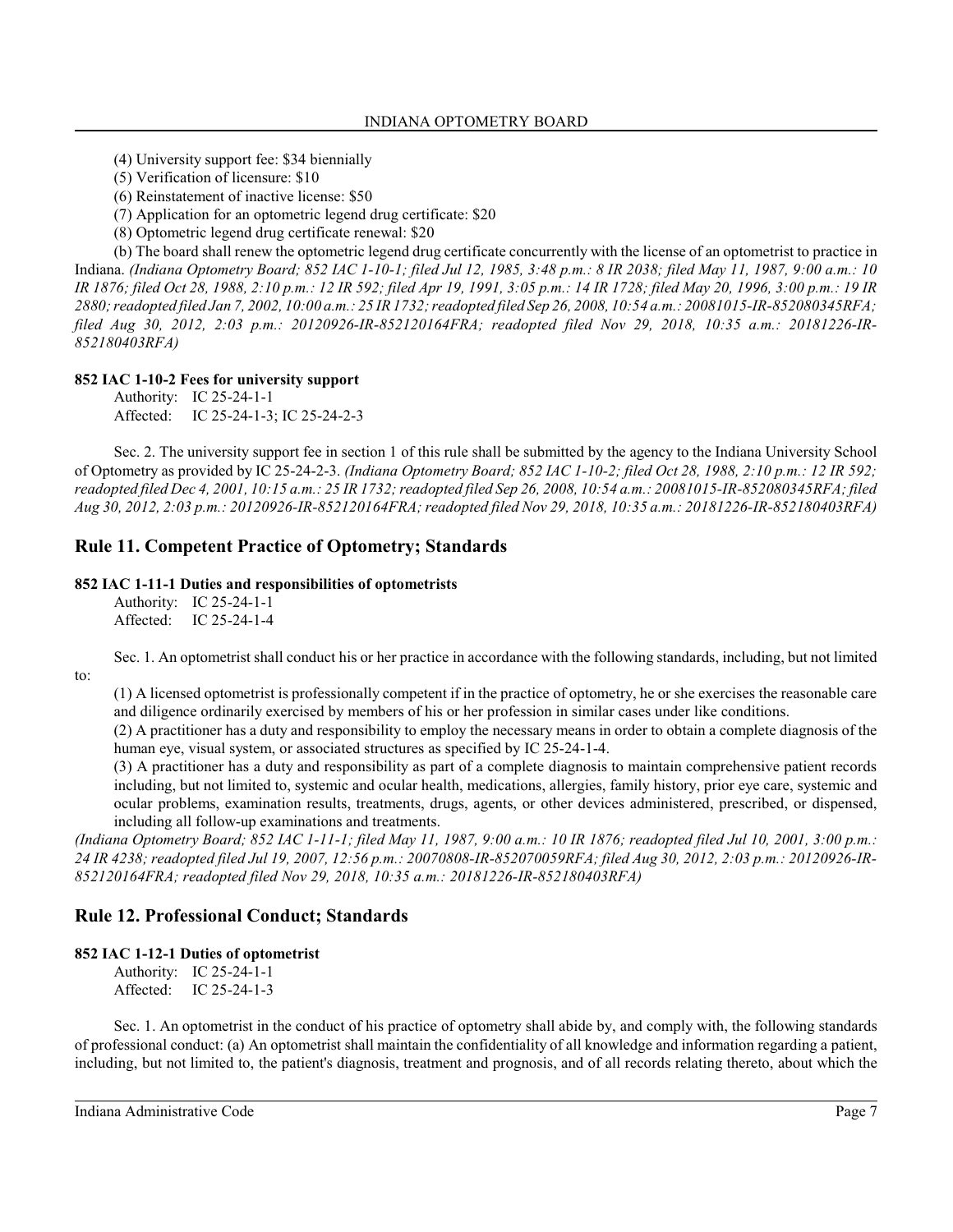optometrist may learn or otherwise be informed during the course of, or as a result of, the patient-optometrist relationship. Information about a patient shall be disclosed by an optometrist when required by law or when authorized by the patient or those responsible for the patient's care.

(b) An optometrist shall give a truthful, candid and reasonably complete account of the patient's condition to the patient or to those responsible for the patient's care, except where an optometrist reasonably determines that the information is or would be detrimental to the physical or mental health of the patient, or in the case of a minor or incompetent person, except where an optometrist reasonably determines that the information would be detrimental to the physical or mental health of those responsible for the patient's care.

(c)(1) The optometrist shall give reasonable written notice to an active patient or those responsible for the patient's care when the optometrist withdraws from a case so that another optometrist may be employed by the patient or by those responsible for the patient's care. An optometrist shall not abandon a patient. As used in this section, "active patient" means a person whom the optometrist has examined, cared for, or otherwise consulted with, during the two-year period prior to retirement, discontinuation of practice of optometry, or leaving or moving from the community.

(2) An optometrist who withdraws froma case, except in emergency circumstances, shall, upon written request, make available to his patient all records, test results, histories, diagnoses, files and information relating to said patient which are in the optometrist's custody, possession or control, or copies of such documents hereinbefore described.

(d) An optometrist shall exercise reasonable care and diligence in the diagnosis and treatment of patients based upon approved scientific principles, methods, treatments, professional theory and practice.

(e) An optometrist shall not represent, advertise, state or indicate the possession of any degree recognized as the basis for licensure to practice optometry unless the optometrist is actually licensed on the basis of such degree in the state(s) in which he practices.

(f) An optometrist shall obtain consultation whenever requested to do so by a patient or by those responsible for a patient's care.

(g) An optometrist who has personal knowledge based upon a reasonable belief that another optometrist has engaged in illegal, unlawful, incompetent or fraudulent conduct in the practice of optometry shall promptly report such conduct to the board. Further, an optometrist who has personal knowledge of any person engaged in, or attempting to engage in, the unauthorized practice of optometry shall promptly report such conduct to the board. *(Indiana Optometry Board; 852 IAC 1-12-1; filed May 11, 1987, 9:00 am: 10 IR 1876; readopted filed Jul 10, 2001, 3:00 p.m.: 24 IR 4238; readopted filed Jul 19, 2007, 12:56 p.m.: 20070808-IR-852070059RFA; readopted filed Nov 25, 2013, 9:21 a.m.: 20131225-IR-852130281RFA; readopted filed Nov 26, 2019, 3:44 p.m.: 20191225-IR-852190188RFA)*

#### **852 IAC 1-12-2 Fees for services**

Authority: IC 25-24-1-1 Affected: IC 25-24-1-3

Sec. 2. (a) Fees charged by an optometrist for his professional services shall compensate the optometrist only for the services actually rendered.

(b) An optometrist shall not divide a fee for professional services with another practitioner who is not a partner, employee, or shareholder in a professional corporation, unless:

(1) the patient consents to the employment of the other practitioner after a full disclosure that a division of fees will be made, and

(2) the division of fees is made in proportion to actual services performed and responsibility assumed by each practitioner.

(c) An optometrist shall not pay or accept compensation froma practitioner for referral of a patient. *(Indiana Optometry Board; 852 IAC 1-12-2; filed May 11, 1987, 9:00 am: 10 IR 1877; readopted filed Jul 10, 2001, 3:00 p.m.: 24 IR 4238; readopted filed Jul 19, 2007, 12:56 p.m.: 20070808-IR-852070059RFA; readopted filed Nov 25, 2013, 9:21 a.m.: 20131225-IR-852130281RFA; readopted filed Nov 26, 2019, 3:44 p.m.: 20191225-IR-852190188RFA)*

### **852 IAC 1-12-3 Responsibility for employees**

Authority: IC 25-24-1-1 Affected: IC 25-24-1-3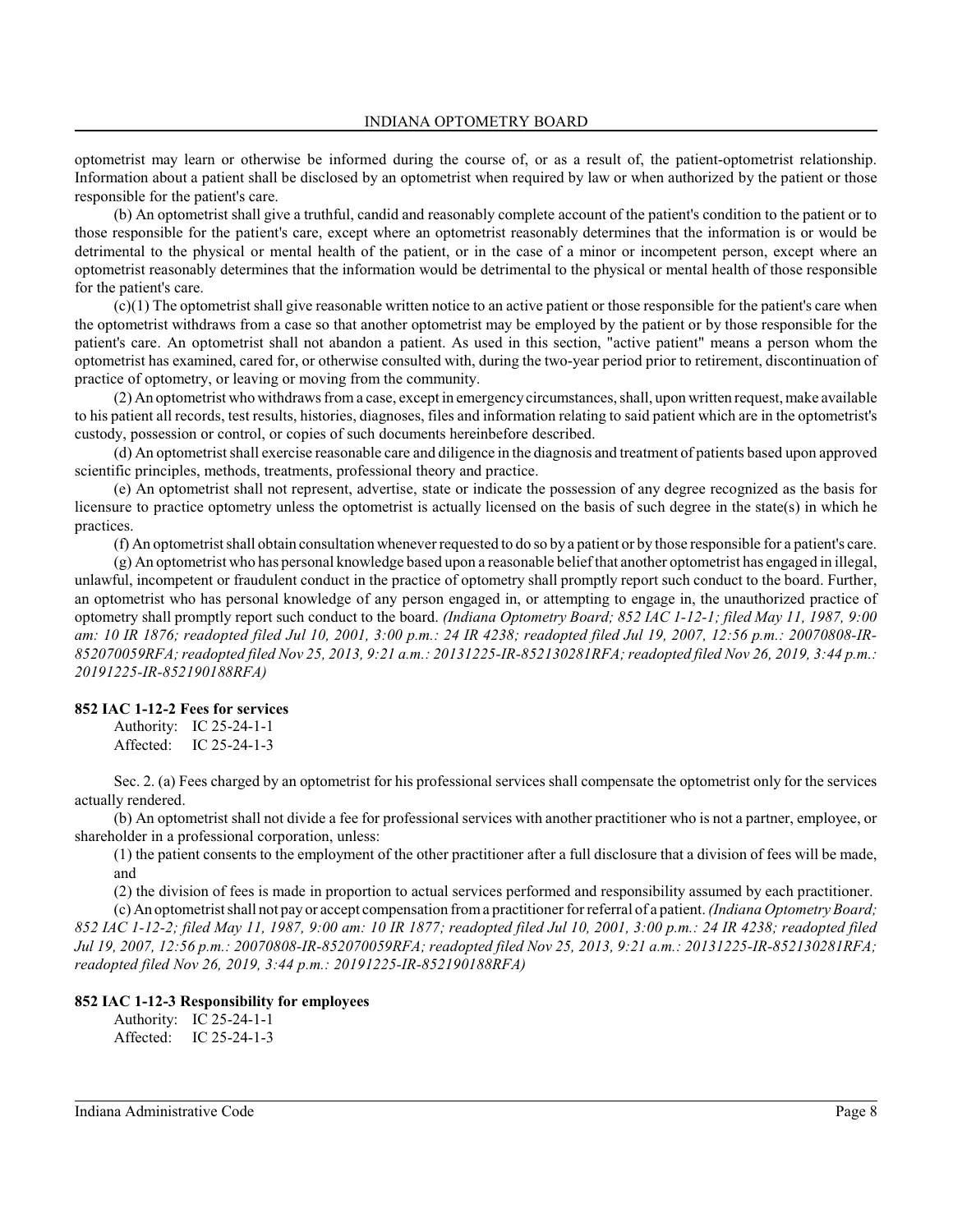Sec. 3. An optometrist shall be responsible for the conduct of each and every person employed by the optometrist for every action or failure to act by said employee or employees in the course of said employee(s) relationship with said optometrist; provided, however, that an optometrist shall not be responsible for the action of persons he may employ whose employment by the optometrist does not relate directly to the optometrist's practice of optometry. *(Indiana Optometry Board; 852 IAC 1-12-3; filed May 11, 1987, 9:00 am: 10 IR 1877; readopted filed Jul 10, 2001, 3:00 p.m.: 24 IR 4238; readopted filed Jul 19, 2007, 12:56 p.m.: 20070808-IR-852070059RFA; readopted filed Nov 25, 2013, 9:21 a.m.: 20131225-IR-852130281RFA; readopted filed Nov 26, 2019, 3:44 p.m.: 20191225-IR-852190188RFA)*

#### **852 IAC 1-12-4 Referral**

Authority: IC 25-24-1-1 Affected: IC 25-24-1-3

Sec. 4. An optometrist may, whenever the optometrist believes it to be beneficial to the patient, send or refer a patient to a qualified specific health care provider. Prior to any such referral, however, the optometrist shall examine and/or consult with the patient to reasonably determine that a condition existsin the patient which would be within the scope of practice of the specific health care provider to whomthe patient is referred. *(Indiana Optometry Board; 852 IAC 1-12-4; filed May 11, 1987, 9:00 am: 10 IR 1877; readopted filed Jul 10, 2001, 3:00 p.m.: 24 IR 4238; readopted filed Jul 19, 2007, 12:56 p.m.: 20070808-IR-852070059RFA; readopted filed Nov 25, 2013, 9:21 a.m.: 20131225-IR-852130281RFA; readopted filed Nov 26, 2019, 3:44 p.m.: 20191225-IR-852190188RFA)*

#### **852 IAC 1-12-5 Discontinuation of practice**

Authority: IC 25-24-1-1 Affected: IC 25-24-1-3

Sec. 5. (a) An optometrist, upon hisretirement or upon discontinuation of the practice of optometry, or upon leaving or moving from a community, shall notify all of his active patients in writing, or by publication once a week for three (3) consecutive weeks, in a newspaper of general circulation in the community, that he intends to discontinue his practice of optometry in the community, and shall encourage his patients to seek the services of another licensed practitioner. The optometrist discontinuing his practice shall make reasonable arrangements with his active patients for the transfer of hisrecords, or copies, thereof, to the succeeding practitioner or an optometric association approved by the board.

(b) Nothing provided in this section shall preclude, prohibit or prevent an optometrist from selling, conveying or transferring for valuable consideration, the optometrist's patient records to another licensed practitioner who is assuming his practice, provided that written notice is given to patients as provided in this section. *(Indiana Optometry Board; 852 IAC 1-12-5; filed May 11, 1987, 9:00 am: 10 IR 1877; readopted filed Jul 10, 2001, 3:00 p.m.: 24 IR 4238; readopted filed Jul 19, 2007, 12:56 p.m.: 20070808-IR-852070059RFA; readopted filed Nov 25, 2013, 9:21 a.m.: 20131225-IR-852130281RFA; readopted filed Nov 26, 2019, 3:44 p.m.: 20191225-IR-852190188RFA)*

#### **852 IAC 1-12-6 Advertising**

| Authority: | IC $25-24-1-1$ |
|------------|----------------|
| Affected:  | IC $25-24-1-3$ |

Sec. 6. (a) An optometrist shall not, on behalf of himself, a partner, associate, shareholder in a professional corporation, or any other practitioner or specific health care provider affiliated with the optometrist, use, or participate in the use of, any form of public communication containing a false, fraudulent, materially misleading, deceptive statement or claim.

(b) In order to facilitate the process of informed selection of an optometrist by the public, an optometrist may advertise services through the public media including, but not limited to, a telephone directory, optometrists' directory, newspaper or other periodical, radio or television, or through a written communication not involving personal contact.

(c) If the advertisement is communicated to the public by radio, cable, or television, it shall be prerecorded, approved for broadcast by the optometrist, and a recording and transcript of the actual transmission shall be retained by the optometrist for a period of three (3) years from the last date of broadcast.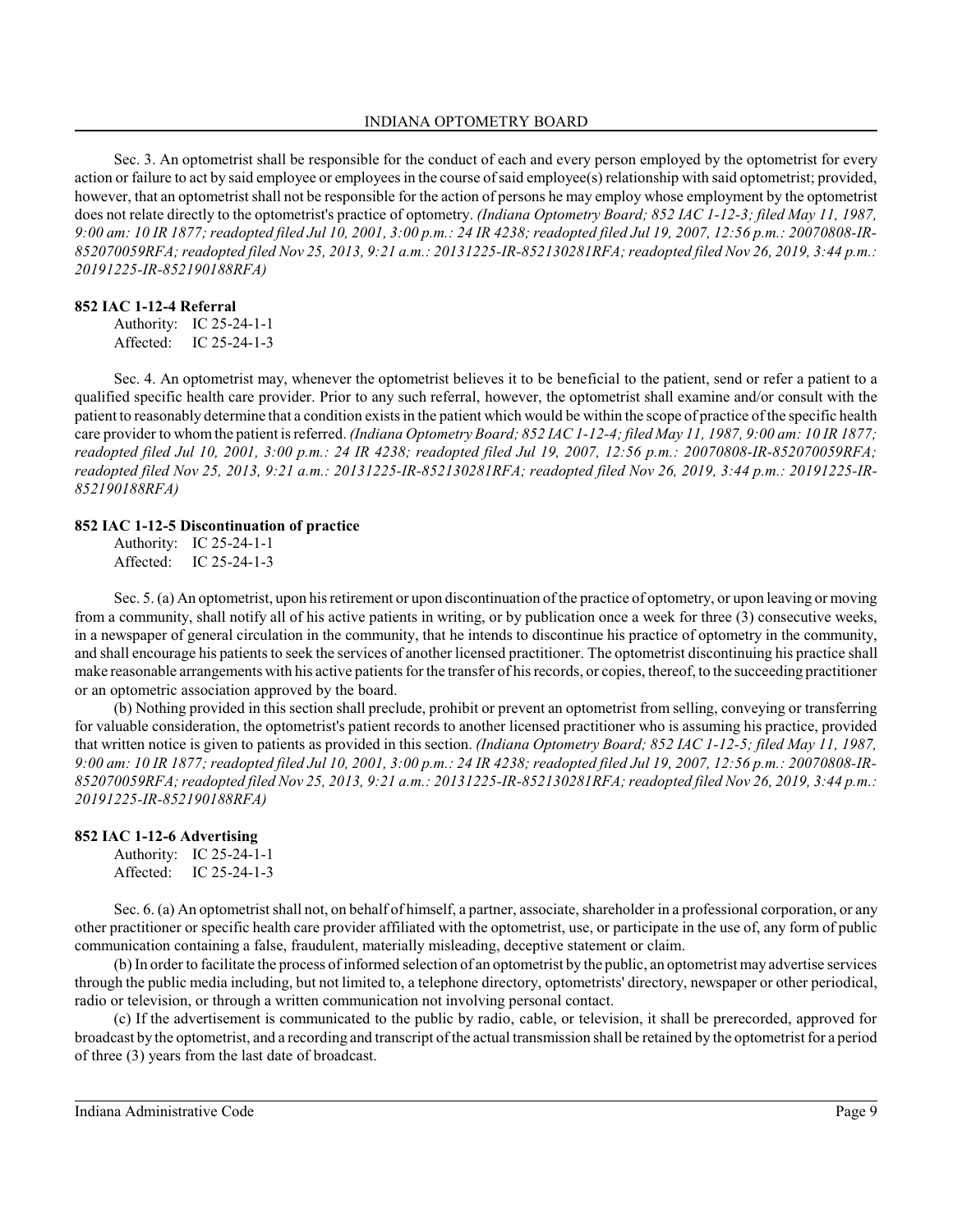(d) If the optometrist advertises a fee for ophthalmic material, service, treatment, consultation, examination, or other procedure, the optometrist must provide that ophthalmic material, service, or procedure for no more than the fee advertised.

(e) Unless otherwise conspicuously specified in the advertisement, an optometrist who publishes or communicates fee information in a publication that is published more than one (1) time per month shall be bound by any representation made therein for a period of thirty (30) days after the publication date. An optometrist who publishes or communicates fee information in a publication that is published once a month or less frequently shall be bound by any representation made therein until the publication of the succeeding issue unless a shorter time is conspicuously specified in the advertisement. An optometrist who publishes or communicates fee information in a publication which has no fixed date for publication for a succeeding issue shall be bound by any representation made therein for one (1) year, unless a shorter period of time is conspicuously specified in the advertisement.

(f) Unless otherwise specified in the advertisement, an optometrist who broadcasts fee information by radio, cable or television shall be bound by any representation made therein for a period of ninety (90) days after such broadcast.

(g) An optometrist who places an advertisement using a corporation name or tradename is required to identify the location or locations at which the optometric service will be provided. The name of the optometrist who will provide the optometric services must be identified at that location. *(Indiana Optometry Board; 852 IAC 1-12-6; filed May 11, 1987, 9:00 am: 10 IR 1878; readopted filed Jul 10, 2001, 3:00 p.m.: 24 IR 4238; readopted filed Jul 19, 2007, 12:56 p.m.: 20070808-IR-852070059RFA; readopted filed Nov 25, 2013, 9:21 a.m.: 20131225-IR-852130281RFA; readopted filed Nov 26, 2019, 3:44 p.m.: 20191225-IR-852190188RFA)*

#### **852 IAC 1-12-7 Failure to comply**

Authority: IC 25-24-1-1 Affected: IC 25-24-1-3

Sec. 7. Failure to comply with the standards of professional conduct and competent practice of optometry specified in 852 IAC 1-11 and 852 IAC 1-12 may result in disciplinary proceedings against the offending optometrist. All optometrists licensed in Indiana shall be responsible for having knowledge of the standards of conduct and competent practice established by IC 25-24 and 852 IAC 1. *(Indiana Optometry Board; 852 IAC 1-12-7; filed May 11, 1987, 9:00 am: 10 IR 1878; readopted filed Jul 10, 2001, 3:00 p.m.: 24 IR 4238; readopted filed Jul 19, 2007, 12:56 p.m.: 20070808-IR-852070059RFA; readopted filed Nov 25, 2013, 9:21 a.m.: 20131225-IR-852130281RFA; readopted filed Nov 26, 2019, 3:44 p.m.: 20191225-IR-852190188RFA)*

### **Rule 13. Revocation or Suspension of License**

### **852 IAC 1-13-1 License revocation; duties of licensees**

Authority: IC 25-24-1-1 Affected: IC 25-24-1-3

Sec. 1. In any case where a practitioner's license has been revoked, said person shall do the following:

(1) Promptly notify, or cause to be notified in the manner and method specified by the board, all patients then in the care of the practitioner, or those persons responsible for the patient's care, of the revocation and of the practitioner's consequent inability to act for or on their behalf in the practitioner's professional capacity. Such notice shall advise all patients to seek the services of another practitioner in good standing of their own choice.

(2) Promptly notify, or cause to be notified, all health care facilities where such practitioner has privileges, of the revocation accompanied by a list of all patients then in the care of such practitioner.

(3) Notify in writing, by first class mail, the following organizations and governmental agencies of the revocation of licensure:

- (A) Indiana family and social services administration.
- (B) Social Security Administration.
- (C) The boards or equivalent agency of each state in which the person is licensed to practice optometry.
- (D) The Association of Regulatory Boards of Optometry.

(4) Make reasonable arrangements with said practitioner's active patients for the transfer of all patient records, studies, and test results, or copies thereof, to a succeeding practitioner employed by the patient or by those responsible for the patient's care. (5) Within thirty (30) days after the date of license revocation, the practitioner shall file an affidavit with the board showing compliance with the provisions of the revocation order and with this rule, which time may be extended by the board. Such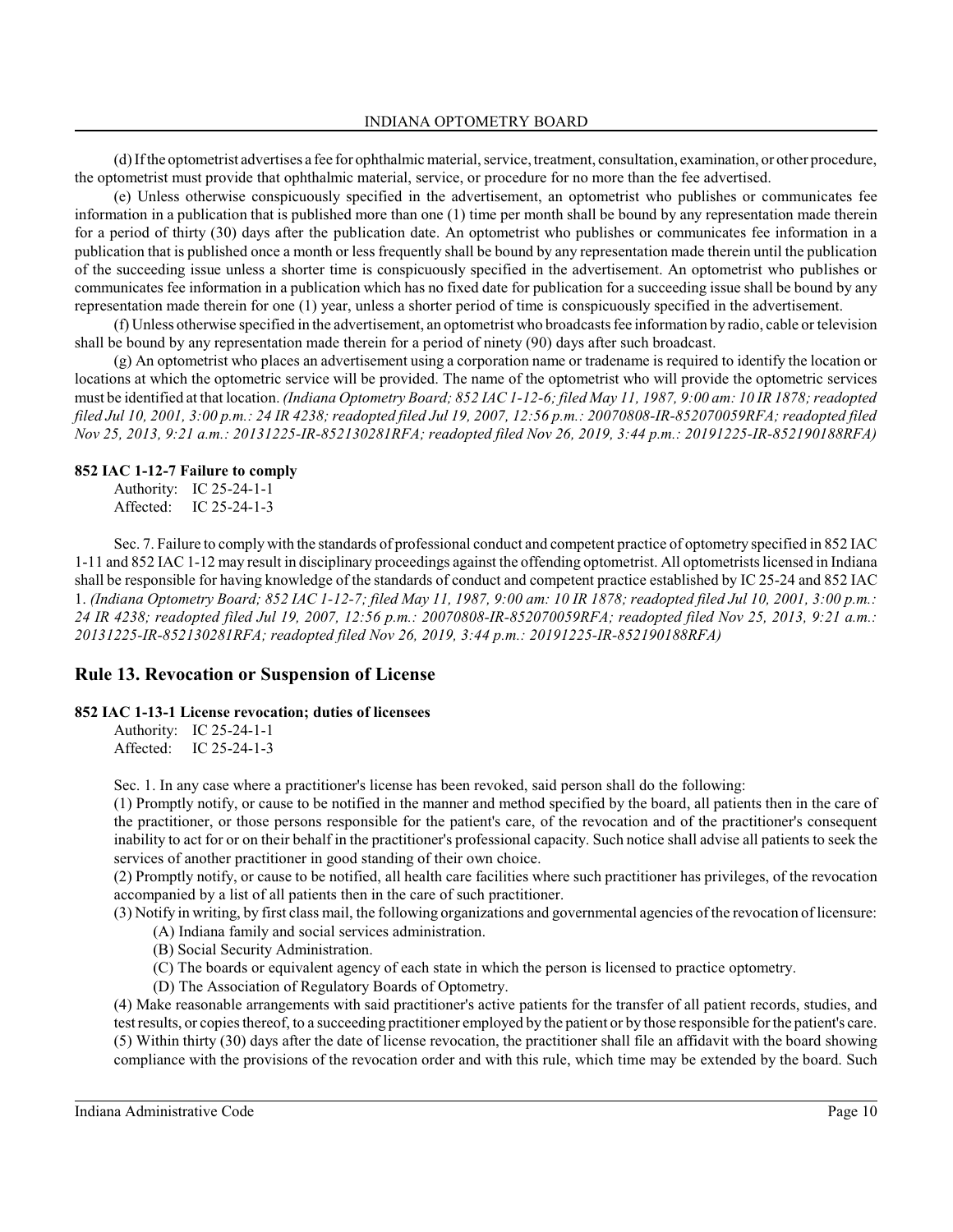affidavit shall also state all other jurisdictions in which the practitioner is still licensed.

(6) Proof of compliance with this section shall be a condition precedent to filing any application for licensure.

*(Indiana Optometry Board; 852 IAC 1-13-1; filed May 11, 1987, 9:00 a.m.: 10 IR 1878; readopted filed Jul 10, 2001, 3:00 p.m.: 24 IR 4238; filed Feb 10, 2003, 3:30 p.m.: 26 IR 2373; readopted filed Dec 1, 2009, 9:13 a.m.: 20091223-IR-852090781RFA; readopted filed Jun 16, 2010, 12:14 p.m.: 20100630-IR-852090781RFA; readopted filed Nov 22, 2016, 12:17 p.m.: 20161221-IR-852160319RFA)*

### **852 IAC 1-13-2 License suspension; duties of licensees**

| Authority: | IC 25-24-1-1 |
|------------|--------------|
| Affected:  | IC 25-24-1-3 |

Sec. 2. (a) In any case where a person's license has been suspended, said person shall, within thirty (30) days from the date of the order of suspension, file with the board an affidavit that confirms the following:

(1) All active patients then under the practitioner's care have been notified in the manner and method specified by the board of the practitioner's suspension and consequent inability to act for or on their behalf in a professional capacity. Such notice shall advise all such patients to seek the services of another practitioner of good standing of their own choice.

(2) All health care facilities where such practitioner has privileges have been informed of the suspension order.

(3) Reasonable arrangements were made for the transfer of patient records, studies, and test results, or copies thereof, to a succeeding practitioner employed by the patient or those responsible for the patient's care.

(4) The following organizations and governmental agencies have been notified in writing, by first class mail, of the suspension of the practitioner's license:

(A) Indiana family and social services administration.

- (B) Social Security Administration.
- (C) The boards or equivalent agency of each state in which the person is licensed to practice optometry.
- (D) The Association of Regulatory Boards of Optometry.

(b) Proof of compliance with thissection shall be a condition precedent to reinstatement. *(Indiana Optometry Board; 852 IAC 1-13-2; filed May 11, 1987, 9:00 a.m.: 10 IR 1879; readopted filed Jul 10, 2001, 3:00 p.m.: 24 IR 4238; filed Feb 10, 2003, 3:30 p.m.: 26 IR 2374; readopted filed Dec 1, 2009, 9:13 a.m.: 20091223-IR-852090781RFA; readopted filed Jun 16, 2010, 12:14 p.m.: 20100630-IR-852090781RFA; readopted filed Nov 22, 2016, 12:17 p.m.: 20161221-IR-852160319RFA)*

# **Rule 14. Reinstatement**

### **852 IAC 1-14-1 Reinstatement**

Authority: IC 25-24-1-1 Affected: IC 25-24-1-3

Sec. 1. No person whose license to practice optometry in Indiana has been suspended shall be eligible for reinstatement unless that person establishes by clear and convincing evidence before the board that:

(1) the person desires in good faith to obtain restoration of such license;

(2) the term of suspension prescribed in the order of suspension has elapsed or seven (7) years have elapsed since the revocation;

(3) the person has not engaged in the practice of optometry or has attempted to do so from the date discipline was imposed;

(4) the person has complied fully with the terms, if any, of the order for suspension or revocation;

(5) the person's attitude with regard to the misconduct, violation of law or rule, or incompetent practice for which the person was disciplined is one of genuine remorse;

(6) the person has a proper understanding of an attitude toward the standards that are imposed by statute or rule upon persons holding such license as had been suspended and the person can be reasonably expected to conduct himself in conformity with such standards;

(7) the person can be safely recommended to the public and applicable profession as a person fit to be reinstated and is able to practice his profession with reasonable skill and safety to patients;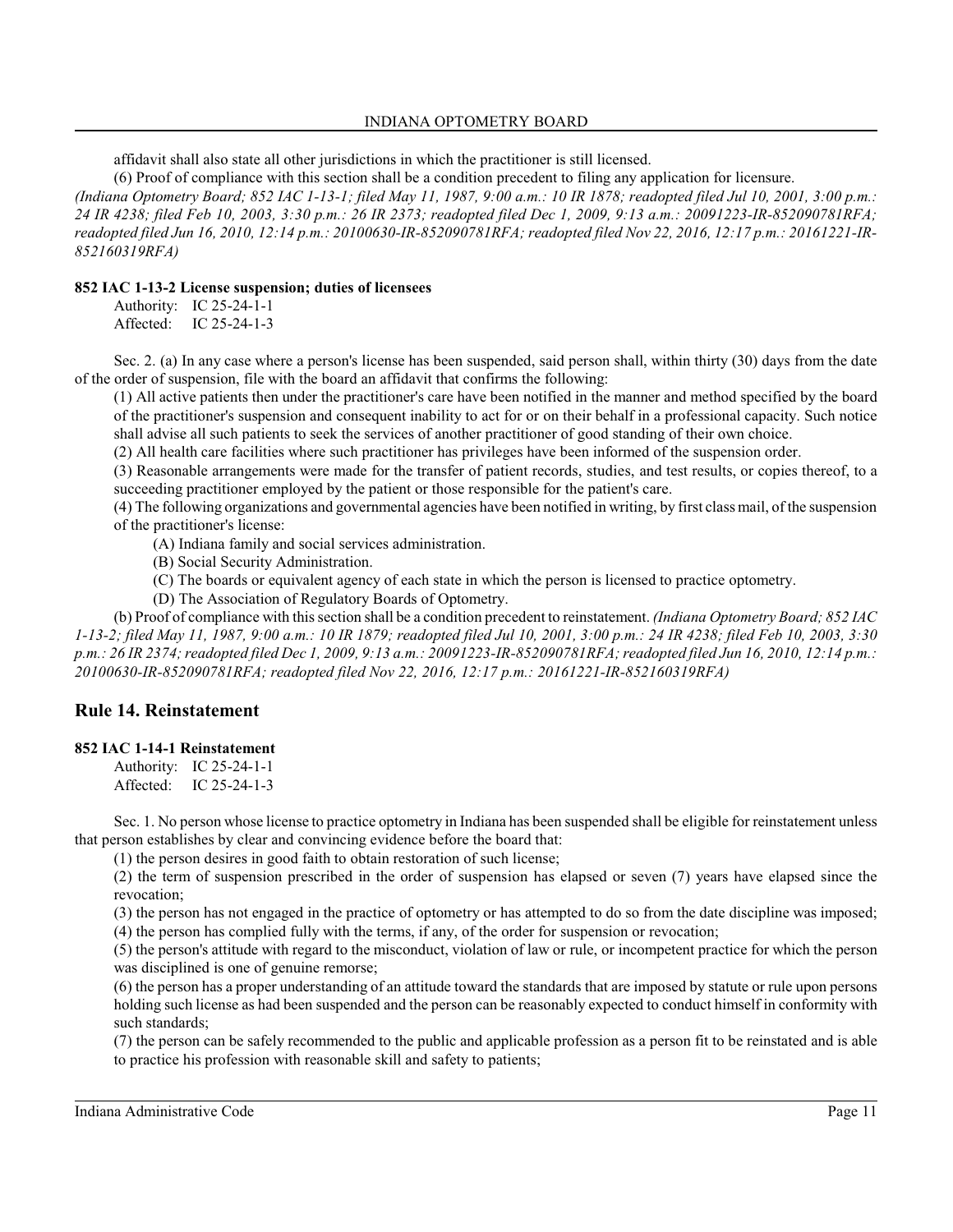(8) the disability has been removed, corrected or otherwise brought under control if the suspension or revocation was imposed by reason of physical or mental illness or infirmity, or for use of or addiction to intoxicants or drugs;

(9) the person has successfully taken and completed such written examinations and tests as may be required by the board, and has completed such professional training or education under a preceptorship as may be required.

*(Indiana Optometry Board; 852 IAC 1-14-1; filed May 11, 1987, 9:00 am: 10 IR 1879; readopted filed Jul 10, 2001, 3:00 p.m.: 24 IR 4238; readopted filed Jul 19, 2007, 12:56 p.m.: 20070808-IR-852070059RFA; readopted filed Nov 25, 2013, 9:21 a.m.: 20131225-IR-852130281RFA; readopted filed Nov 26, 2019, 3:44 p.m.: 20191225-IR-852190188RFA)*

#### **852 IAC 1-14-2 Petitions for reinstatement; filing fee**

Authority: IC 25-24-1-1 Affected: IC 25-24-1-3

Sec. 2. (a) Any person whose license has been suspended may apply for reinstatement by filing with the board a petition stating that the requirements of 852 IAC 1-14-1 have been satisfied or complied with. Ten (10) copies of such petition shall be filed with the board together with a filing fee of four hundred dollars (\$400).

(b) Upon the filing of such petition and payment of the filing fee, the board shall schedule a hearing. After the hearing, the board shall determine whether the petitioner has met the requirements set forth in the disciplinary order, and shall determine whether, as a condition to reinstatement, disciplinary or corrective measures, including, but not limited to, reexamination, additional training or postgraduate education, or a preceptorship, should be imposed. The board shall thereafter, upon satisfactory compliance with 852 IAC 1-12-1 and of any and all disciplinary and corrective measures which may be imposed, enter an order continuing the suspension or reinstating the license to the petitioner.

(c) Any person filing for reinstatement shall be responsible for the payment of any and all costs incurred by the board in conducting a hearing upon said petition for reinstatement which exceed the amount of the filing fee. Any such costs shall be paid by the petitioner within fifteen (15) days of the receipt of a statement therefor from the board. In no event will there be any refund or rebate of any part of the filing fee. *(Indiana Optometry Board; 852 IAC 1-14-2; filed May 11, 1987, 9:00 am: 10 IR 1879; readopted filed Jul 10, 2001, 3:00 p.m.: 24 IR 4238; readopted filed Jul 19, 2007, 12:56 p.m.: 20070808-IR-852070059RFA; readopted filed Nov 25, 2013, 9:21 a.m.: 20131225-IR-852130281RFA; readopted filed Nov 26, 2019, 3:44 p.m.: 20191225-IR-852190188RFA)*

### **Rule 15. Notification of Practice Location**

### **852 IAC 1-15-1 Professional sign; notification of public; facility requirements**

Authority: IC 25-24-1-1 Affected: IC 25-24-1-3

Sec. 1. A practitioner has a duty and responsibility in the establishment of an office for the practice of optometry to maintain the following:

(1) A sign clearly visible to the public indicating the name or names of all practitioners practicing at that location. The minimum requirements on the sign are the practitioner's name and O.D. or optometrist. The sign may contain information to identify the area of practice within optometry, including low vision, contact lenses, family practice optometry, pediatric optometry, geriatric optometry, sports vision, industrial vision, or other optometric specialties. A sign may not be misleading to the public as to the practitioner actually present and performing the services.

(2) A safe and hygienic facility adequately equipped to provide optometric services.

*(Indiana Optometry Board; 852 IAC 1-15-1; filed May 11, 1987, 9:00 a.m.: 10 IR 1880; readopted filed Jul 10, 2001, 3:00 p.m.: 24 IR 4238; readopted filed Jul 19, 2007, 12:56 p.m.: 20070808-IR-852070059RFA; filed Aug 30, 2012, 2:03 p.m.: 20120926-IR-852120164FRA; readopted filed Nov 29, 2018, 10:35 a.m.: 20181226-IR-852180403RFA)*

### **852 IAC 1-15-2 Notification to board of practice location**

Authority: IC 25-24-1-1 Affected: IC 25-24-1-3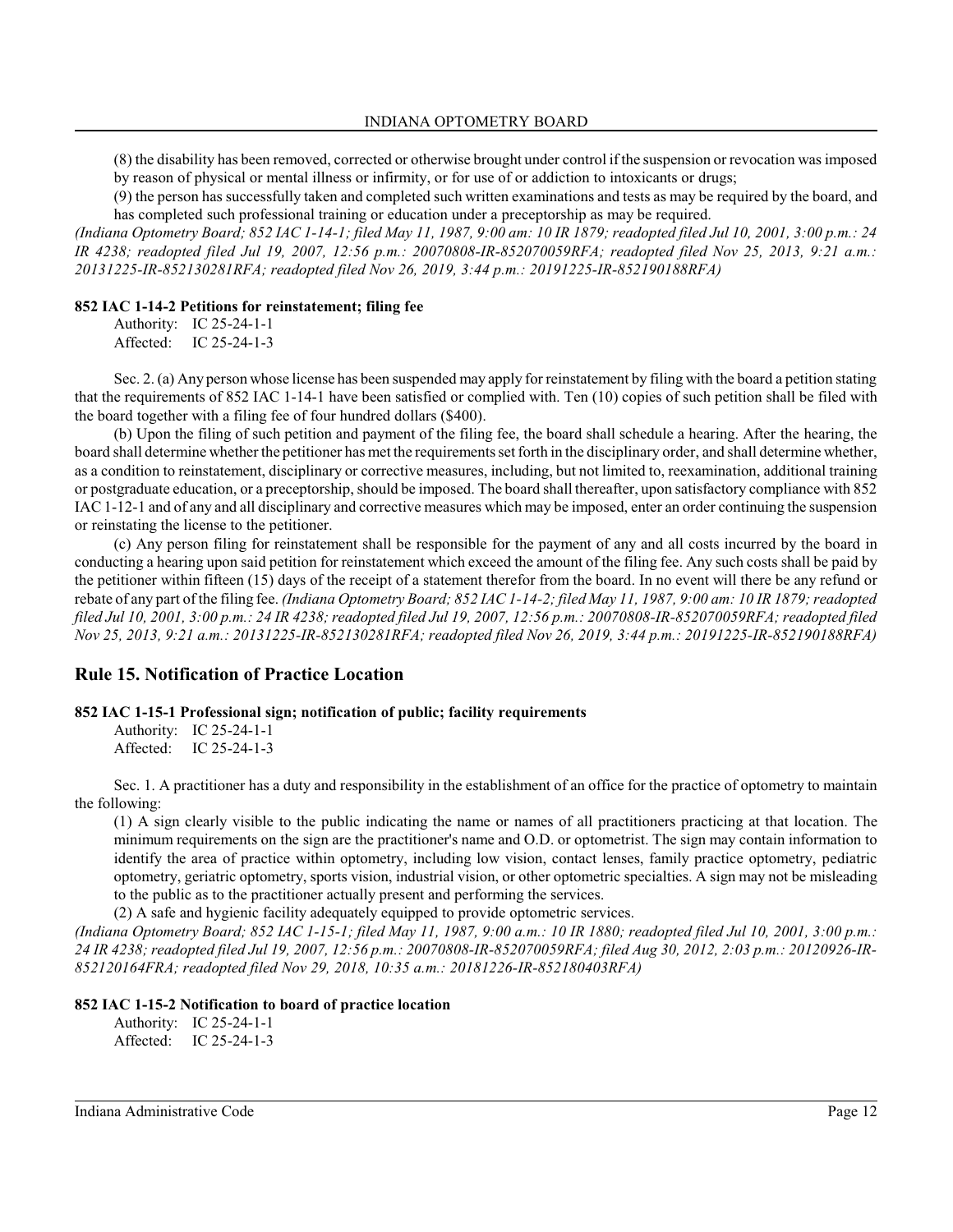Sec. 2. (a) A practitioner has a duty and responsibility to notify the board within thirty (30) days of the establishment or discontinuation of an office for the practice of optometry. An office will be considered any location where the practitioner regularly provides optometric services or any location where his name is presented to the public as practicing optometry.

(b) A practitioner may practice optometry in a hospital, health maintenance organization, licensed health care facility, public health clinic, clinic affiliated with a school of optometry or as a consultant to industry or educational facilities without the display of a professional sign, provided the practitioner has notified the board within thirty (30) days of initiating such services.

(c) A practitioner may provide optometric services outside his office or other location reported to the board whenever the best interests of the patient require services which cannot be delivered at a previously designated location. When services are regularly delivered at the same location, it must be reported to the board as a practice location. *(Indiana Optometry Board; 852 IAC 1-15-2; filed May 11, 1987, 9:00 am: 10 IR 1880; readopted filed Jul 10, 2001, 3:00 p.m.: 24 IR 4238; readopted filed Jul 19, 2007, 12:56 p.m.: 20070808-IR-852070059RFA; readopted filed Nov 25, 2013, 9:21 a.m.: 20131225-IR-852130281RFA; readopted filed Nov 29, 2018, 10:35 a.m.: 20181226-IR-852180403RFA)*

### **852 IAC 1-15-3 Corporate practice; out of office**

| Authority: | IC $25-24-1-1$ |
|------------|----------------|
| Affected:  | IC 25-24-1-3   |

Sec. 3. A practitioner may not be employed by a nonprofessional corporation for the purpose of practicing optometry but may contract with:

(1) a hospital;

(2) a school of optometry;

(3) a health maintenance organization;

(4) a licensed health care facility;

(5) a public health clinic;

(6) an industry;

(7) an educational facility;

(8) an insurance company; or

(9) a governmental agency;

to provide independent optometric services. *(Indiana Optometry Board; 852 IAC 1-15-3; filed May 11, 1987, 9:00 a.m.: 10 IR 1880; readopted filed Jul 10, 2001, 3:00 p.m.: 24 IR 4238; readopted filed Jul 19, 2007, 12:56 p.m.: 20070808-IR-852070059RFA; filed Aug 30, 2012, 2:03 p.m.: 20120926-IR-852120164FRA; readopted filed Nov 29, 2018, 10:35 a.m.: 20181226-IR-852180403RFA)*

### **Rule 16. Continuing Education for Renewal of License**

### **852 IAC 1-16-1 Continuing education requirements for renewal of an optometry license**

Authority: IC 25-24-1-1 Affected: IC 25-24-1-14.1; IC 25-24-3

Sec. 1. (a) Twenty (20) hours of continuing education are required for renewal of an optometry license.

(b) Effective for the license period ending April 1, 2014, and every license period thereafter, optometrists are required, as part of the twenty (20) hour requirement under subsection (a), to complete two (2) hours of continuing education in any of the following areas:

(1) Medical charting.

(2) Billing and coding.

(3) Health care compliance.

(4) Compliance with federal or Indiana state laws or regulations.

(c) Courses that are approved by the board or COPE in the area of jurisprudence and medical record keeping will be accepted under this section.

(d) Courses under subsection (b) are not considered practice management courses.

(e) Programs that have not been approved under this article will not be accepted as credit for license renewal.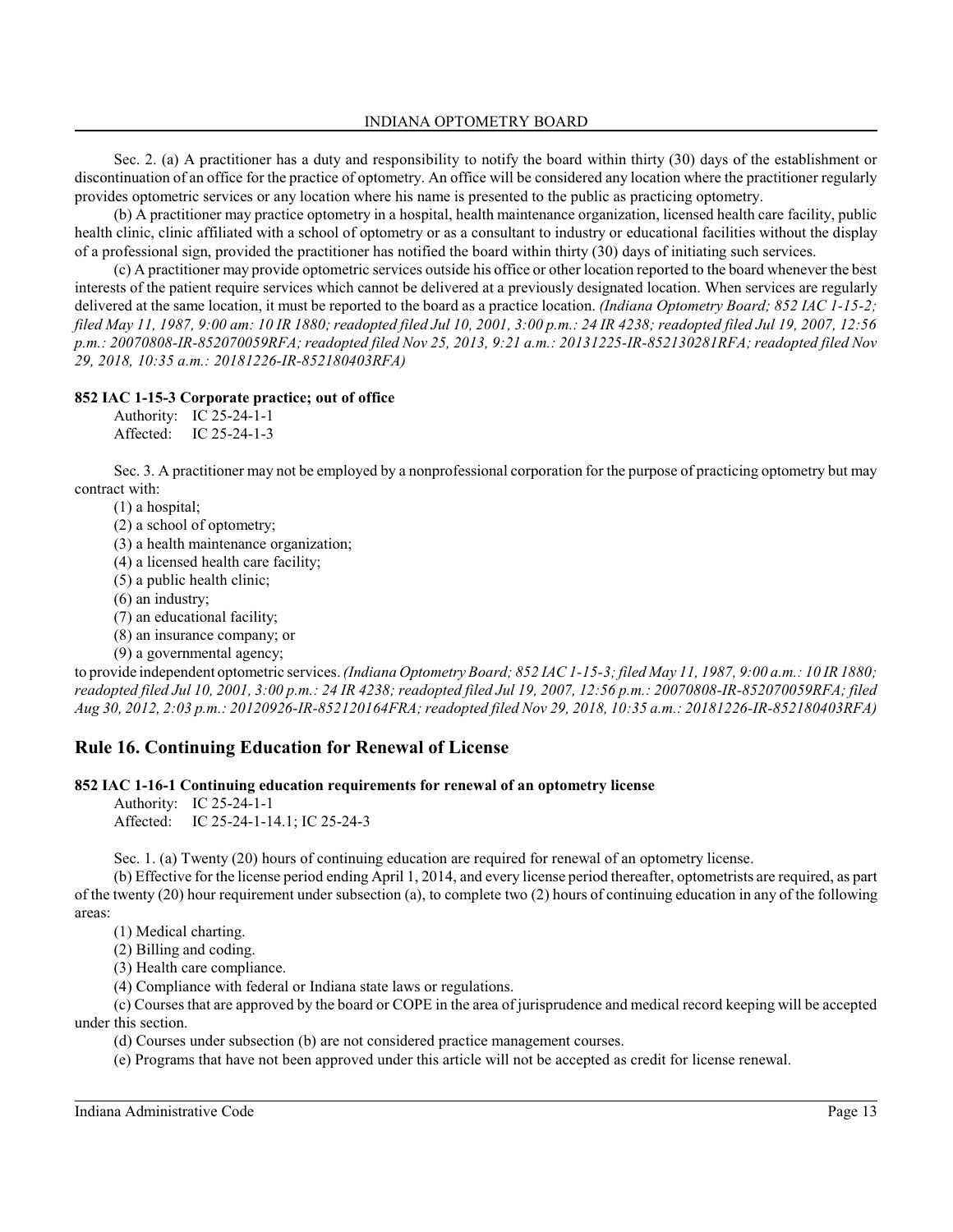(f) An optometrist initially licensed between April 1 of even-numbered years and March 31 of the following odd-numbered year shall be required to obtain ten (10) hours of continuing education for the initial renewal of the license. An optometrist initially licensed between April 1 of odd-numbered years and March 31 of the following even-numbered year shall not be required to obtain continuing education for the initial renewal of the license.

(g) Continuing education credit units or clock hours:

(1) must be obtained within the biennial renewal period; and

(2) may not be carried over from one (1) licensure period to another.

A course is eligible for credit only once in a renewal cycle regardless of the number of times it is attended.

(h) If a licensee is licensed in Indiana and any other state with a mandatory continuing education requirement, the board will accept that requirement of the other state, provided the:

(1) number of clock hours or credit units; and

(2) quality;

of the continuing education equal or exceed the Indiana requirement.

(i) Any continuing education hours that are counted towards the renewal of a licensee's legend drug certificate issued under IC 25-24-3 may not be counted towards the renewal of the licensee's optometry license. Eligible credit hours earned in excess of the number of hours required to renew the optometric legend drug certificate may be counted toward the renewal of the licensee's optometry license. *(Indiana Optometry Board; 852 IAC 1-16-1; filed Jul 23, 1987, 9:15 a.m.: 10 IR 2737; filed Feb 21, 1992, 4:00 p.m.: 15 IR 1221; filed Jan 26, 1995, 4:30 p.m.: 18 IR 1477; filed Jan 3, 2000, 10:07 a.m.: 23 IR 1106; readopted filed Jul 10, 2001, 2:59 p.m.: 24 IR 4238; filed Aug 8, 2006, 11:01 a.m.: 20060906-IR-852050325FRA; filed Aug 30, 2012, 2:03 p.m.: 20120926-IR-852120164FRA; readopted filed Nov 29, 2018, 10:35 a.m.: 20181226-IR-852180403RFA)*

### **852 IAC 1-16-1.1 Continuing education requirements for renewal of an optometric legend drug certificate**

Authority: IC 25-24-1-1 Affected: IC 25-24-1-3; IC 25-24-1-14

Sec. 1.1. (a) Twenty (20) hours of continuing education is required for renewal of an optometric legend drug certificate.

(b) Programs that have not been approved under this article will not be accepted as credit for renewal of the certificate.

(c) An optometrist initially certified between April 1 of even-numbered years and March 31 of the following odd-numbered year shall be required to obtain ten (10) hours of continuing education for the initial renewal of the certificate. An optometrist initially certified between April 1 of odd-numbered years and March 31 of the following even-numbered year shall not be required to obtain continuing education for the initial renewal of the certificate.

(d) Continuing education credit units or clock hours:

(1) must be obtained within the biennial renewal period; and

(2) may not be carried over from one (1) licensure period to another.

A course is eligible for credit only once in a renewal cycle regardless of the number of times it is attended.

(e) Any continuing education hours that are counted towards the renewal of a licensee's optometry license issued under IC 25- 24-1-3 may not be counted towards the renewal of the licensee's optometric legend drug certificate. *(Indiana Optometry Board; 852 IAC 1-16-1.1; filed Aug 30, 2012, 2:03 p.m.: 20120926-IR-852120164FRA; readopted filed Nov 29, 2018, 10:35 a.m.: 20181226- IR-852180403RFA)*

### **852 IAC 1-16-2 Responsibilities of licensees**

Authority: IC 25-24-1-1 Affected: IC 25-24-1-14.1

Sec. 2. A licensee must do the following:

(1) Certify completion of continuing education required by this rule at the time of optometry license and optometric legend drug certificate renewal.

(2) Retain verification of completion of continuing education required by thisrule for three (3) years after the last renewal date. (3) Present verification of completion of continuing education required by this rule at the request of the board.

*(Indiana Optometry Board; 852 IAC 1-16-2; filed Jul 23, 1987, 9:15 a.m.: 10 IR 2737; filed Jan 3, 2000, 10:07 a.m.: 23 IR 1106;*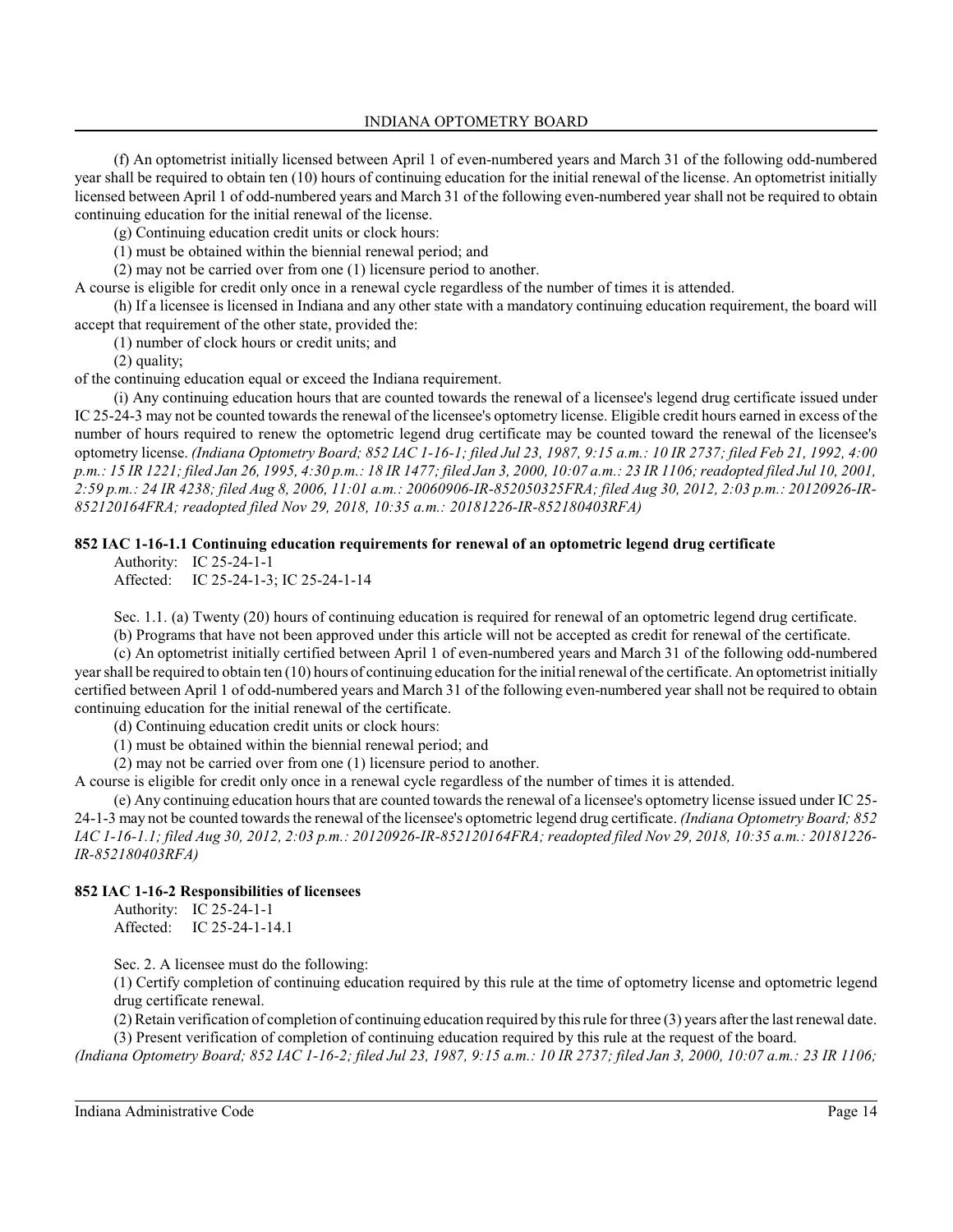*readopted filed Jul 10, 2001, 2:59 p.m.: 24 IR 4238; filed Aug 8, 2006, 11:01 a.m.: 20060906-IR-852050325FRA; filed Aug 30, 2012, 2:03 p.m.: 20120926-IR-852120164FRA; readopted filed Nov 29, 2018, 10:35 a.m.: 20181226-IR-852180403RFA)*

### **852 IAC 1-16-3 Application for approval of continuing education sponsor**

Authority: IC 25-24-1-1 Affected: IC 25-24-1-14.1

Sec. 3. (a) The sponsoring organization must file an application provided by the agency not later than thirty (30) days after the beginning date of the program. The application must contain the following information:

(1) The name of the speaker.

(2) The academic and professional background of the speaker.

(3) A thorough description of the content of the program.

(4) The date and location of the program.

(5) The number of clock hours of continuing education requested.

(6) The name of the person or persons who will monitor attendance and the manner in which attendance will be monitored.

(7) Any other pertinent information required by the board.

(b) As a condition to approval of programs, the sponsoring organization must agree to provide participants with a record of attendance. The record of attendance shall state the following:

(1) The name of the participant.

(2) The name of the sponsoring organization.

(3) The title of the program.

(4) The name of the speaker or speakers.

(5) The date of the program.

(6) The location of the program.

(7) The number of clock hours and type of continuing education hours requested.

(c) The sponsor shall retain records of attendance by participants for three (3) years from the date of the program. *(Indiana Optometry Board; 852 IAC 1-16-3; filed Jul 23, 1987, 9:15 a.m.: 10 IR 2737; filed Mar 26, 1993, 5:00 p.m.: 16 IR 1954; readopted filed Jul 10, 2001, 2:59 p.m.: 24 IR 4238; filed Aug 8, 2006, 11:01 a.m.: 20060906-IR-852050325FRA; filed Aug 30, 2012, 2:03 p.m.: 20120926-IR-852120164FRA; readopted filed Nov 29, 2018, 10:35 a.m.: 20181226-IR-852180403RFA)*

### **852 IAC 1-16-4 Standards for approval of optometry continuing education hours**

Authority: IC 25-24-1-1

Affected: IC 25-24-1-14.1

Sec. 4. (a) The board will approve a course if it determines that the course will make a significant contribution to the professional competency of optometrists who enroll.

(b) In determining if a course meets this standard, the board will consider whether the following requirements are met:

(1) The course has substantial content.

(2) The course content directly relates to the professional practice of optometry. Practice management courses will not be approved by the board.

(3) Each faculty member or speaker who has teaching responsibility in the course is qualified by academic work or practical experience to teach the assigned subject.

(4) The physical setting for the course is suitable.

(5) High quality written materials, including notes and outlines, are available to all optometrists who enroll at or prior to the time the course is offered.

(6) The course is of sufficient length to provide a substantial educational experience. Courses of less than one (1) hour will be reviewed carefully to determine if they furnish a substantial educational experience.

(7) Appropriate educational methodology is used, including, but not limited to, the following:

(A) Prepared library packages.

(B) Courses of programmed instruction.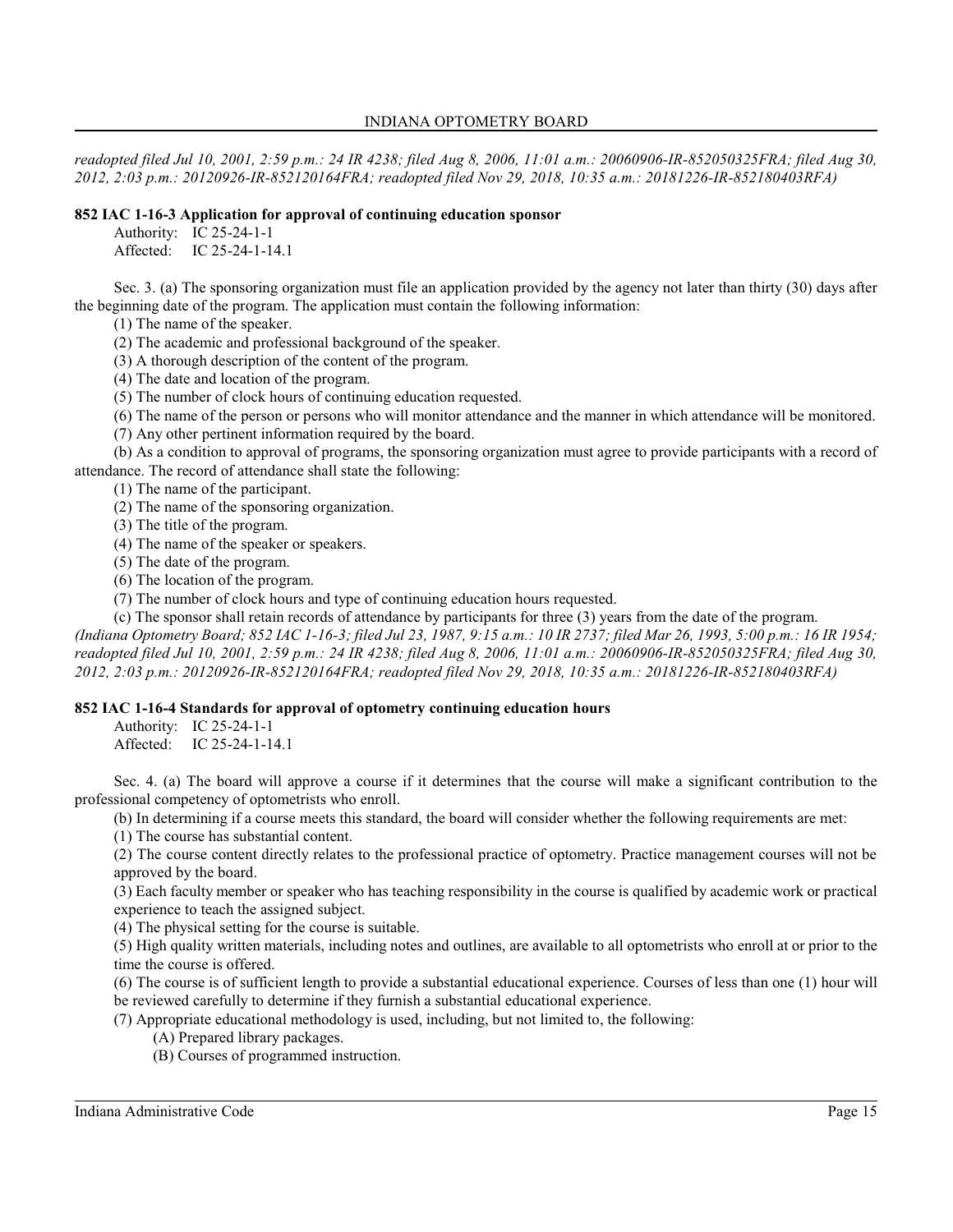- (C) Active participation and demonstration.
- (D) Audio-visual materials.

(8) An adequate number of facultymembers orspeakers are provided for the course. If audio-visual media are used as teaching materials, live presentations or discussion leaders must accompany the replaying of the media presentation.

*(Indiana Optometry Board; 852 IAC 1-16-4; filed Jul 23, 1987, 9:15 a.m.: 10 IR 2737; filed Jan 3, 2000, 10:07 a.m.: 23 IR 1106; readopted filed Jul 10, 2001, 2:59 p.m.: 24 IR 4238; readopted filed Jul 19, 2007, 12:56 p.m.: 20070808-IR-852070059RFA; filed Aug 30, 2012, 2:03 p.m.: 20120926-IR-852120164FRA; readopted filed Nov 29, 2018, 10:35 a.m.: 20181226-IR-852180403RFA)*

### **852 IAC 1-16-4.1 Standards for approval for optometric legend drug continuing education hours**

Authority: IC 25-24-1-1 Affected: IC 25-24-1-14.1

Sec. 4.1. (a) The board will approve a course for optometric legend drug continuing education if it determines that the course will make a significant contribution to the professional competency of optometrists who enroll.

(b) In determining if a course meets the requirements of thissection, the board will consider whether the following requirements are met:

- (1) The course has substantial content.
- (2) The course content directly relates to ocular pharmacology or ocular therapeutics.

(3) Each faculty member or speaker who has teaching responsibility in the course is qualified by academic work or practical experience to teach the assigned subject.

(4) The physical setting for the course is suitable.

(5) High quality materials, including notes and outlines, are available to all optometrists in either print or electronic format.

(6) The course is of sufficient length to provide a substantial educational experience.

- (7) Appropriate educational methodology is used, including, but not limited to, the following:
	- (A) Prepared library packages.
	- (B) Courses of programmed instruction.
	- (C) Active participation and demonstration.
	- (D) Audio-visual materials.

(8) An adequate number of faculty members orspeakers are provided for the course. If audio-visual media are used as teaching materials, live presentations or discussion leaders must accompany the replaying of the media.

(c) Courses that are approved by COPE in the areas of ocular pharmacology or ocular therapeutics are acceptable and no approval by the board is required. Automatic approval of COPE approved courses will cease immediately upon notice from COPE that approval of the course has been discontinued for any reason.

(d) Courses approved by COPE in the following areas are automatically approved for optometric legend drug continuing education:

(1) Glaucoma (GL).

- (2) Perioperative management of ophthalmic surgery (PO).
- (3) Refractive surgery management (RS).
- (4) Treatment and management of ocular disease: anterior segment (AS).
- (5) Treatment and management of ocular disease: posterior segment (PS).
- (6) Pharmacology (PH).
- (7) Systemic and ocular disease (SD).
- (8) Oral pharmaceutical (OP).
- (9) Other COPE courses approved by the board.

*(Indiana Optometry Board; 852 IAC 1-16-4.1; filed Aug 30, 2012, 2:03 p.m.: 20120926-IR-852120164FRA; readopted filed Nov 29, 2018, 10:35 a.m.: 20181226-IR-852180403RFA)*

### **852 IAC 1-16-5 Penalty for noncompliance**

Authority: IC 25-24-1-1 Affected: IC 25-24-1-14; IC 25-24-1-14.1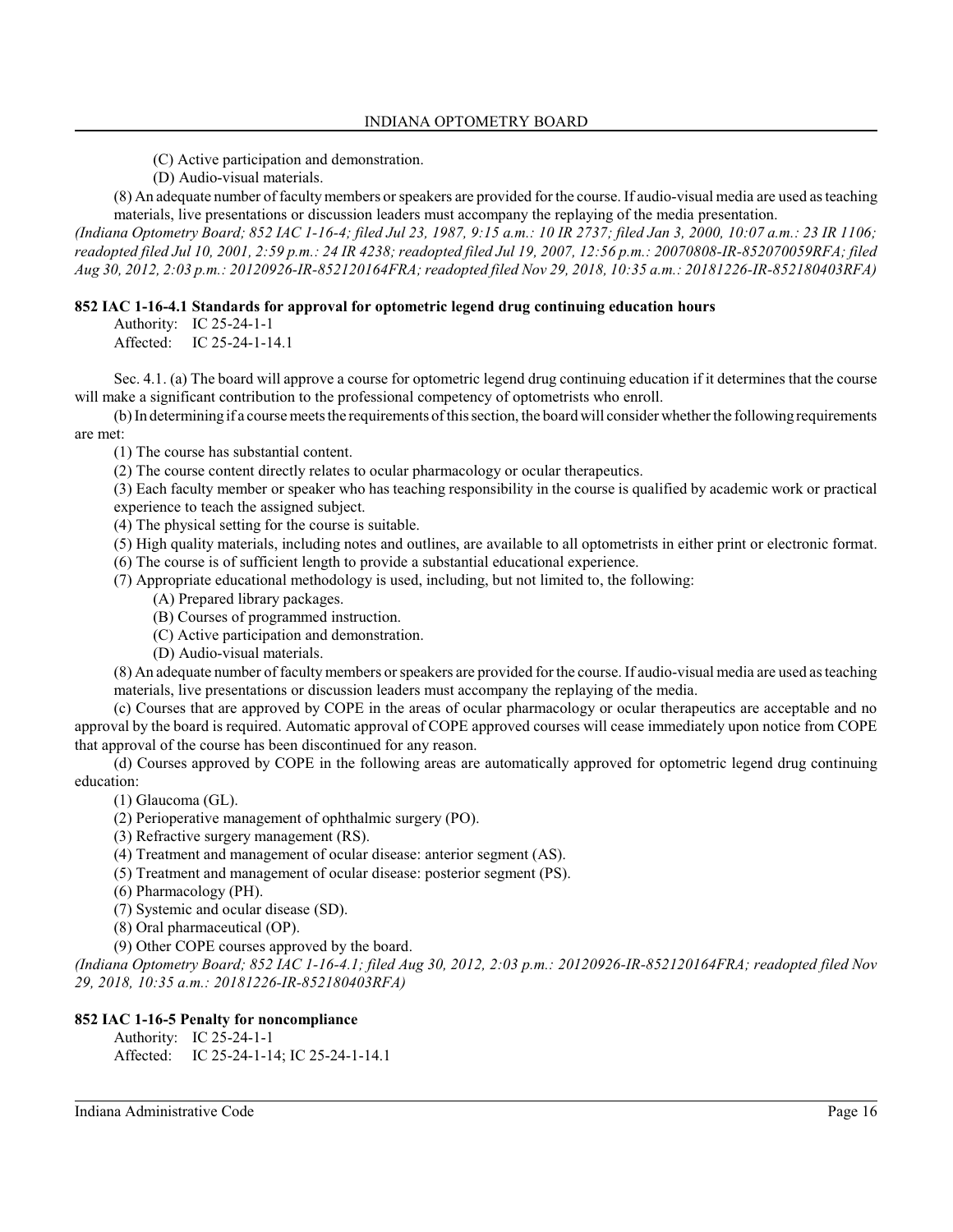Sec. 5. The board will not issue a renewed optometry license to a licensee who fails to comply with 852 IAC 1-16-1, except for an inactive license as provided by IC 25-24-1-14. *(Indiana Optometry Board; 852 IAC 1-16-5; filed Jul 23, 1987, 9:15 a.m.: 10 IR 2738; readopted filed Jul 10, 2001, 2:59 p.m.: 24 IR 4238; readopted filed Jul 19, 2007, 12:56 p.m.: 20070808-IR-852070059RFA; filed Aug 30, 2012, 2:03 p.m.: 20120926-IR-852120164FRA; readopted filed Nov 29, 2018, 10:35 a.m.: 20181226- IR-852180403RFA)*

#### **852 IAC 1-16-6 Continuing education sources** *(Repealed)*

Sec. 6. *(Repealed by Indiana Optometry Board; filed Aug 30, 2012, 2:03 p.m.: 20120926-IR-852120164FRA)*

### **852 IAC 1-16-6.5 Continuing education for speakers**

Authority: IC 25-24-1-1 Affected: IC 25-24-1-14; IC 25-24-1-14.1

Sec. 6.5. (a) An optometrist who acts as a speaker, lecturer, or other presenter may be awarded one (1) hour of continuing education credit for each hour of the continuing education course taught.

(b) Not more than four (4) hours per renewal period will be awarded.

(c) The following conditions must be met:

(1) The presentation is eligible for credit only once regardless of the number of times it is presented.

(2) The optometrist maintains a record for the time, place, and date of the presentation.

(3) The presentation is sponsored by an approved organization or is approved by the board.

*(Indiana Optometry Board; 852 IAC 1-16-6.5; filed Aug 30, 2012, 2:03 p.m.: 20120926-IR-852120164FRA; readopted filed Nov 29, 2018, 10:35 a.m.: 20181226-IR-852180403RFA)*

#### **852 IAC 1-16-7 Self-study**

Authority: IC 25-24-1-1 Affected: IC 25-24-1-14; IC 25-24-1-14.1

Sec. 7. (a) Self-study shall include the following:

(1) Journals and books.

(2) Audiotapes.

(3) Films and videotapes.

(4) Internet online.

(5) Closed circuit television.

(6) Satellite broadcasts.

(7) Correspondence courses.

(8) CD-ROM.

(9) DVD.

(10) Teleconferencing.

(11) Videoconferencing.

(12) Distance learning.

(b) In order to be accepted as continuing education for an optometry license and optometric legend drug certificate renewal, self-study methods of presentation must include a written examination or postevaluation.

(c) Self-study continuing education for an optometry license and optometric legend drug certificate renewal shall be limited to a total of eight (8) hours biennially. *(Indiana Optometry Board; 852 IAC 1-16-7; filed Aug 8, 2006, 11:01 a.m.: 20060906-IR-852050325FRA; filed Aug 30, 2012, 2:03 p.m.: 20120926-IR-852120164FRA; readopted filed Nov 29, 2018, 10:35 a.m.: 20181226- IR-852180403RFA)*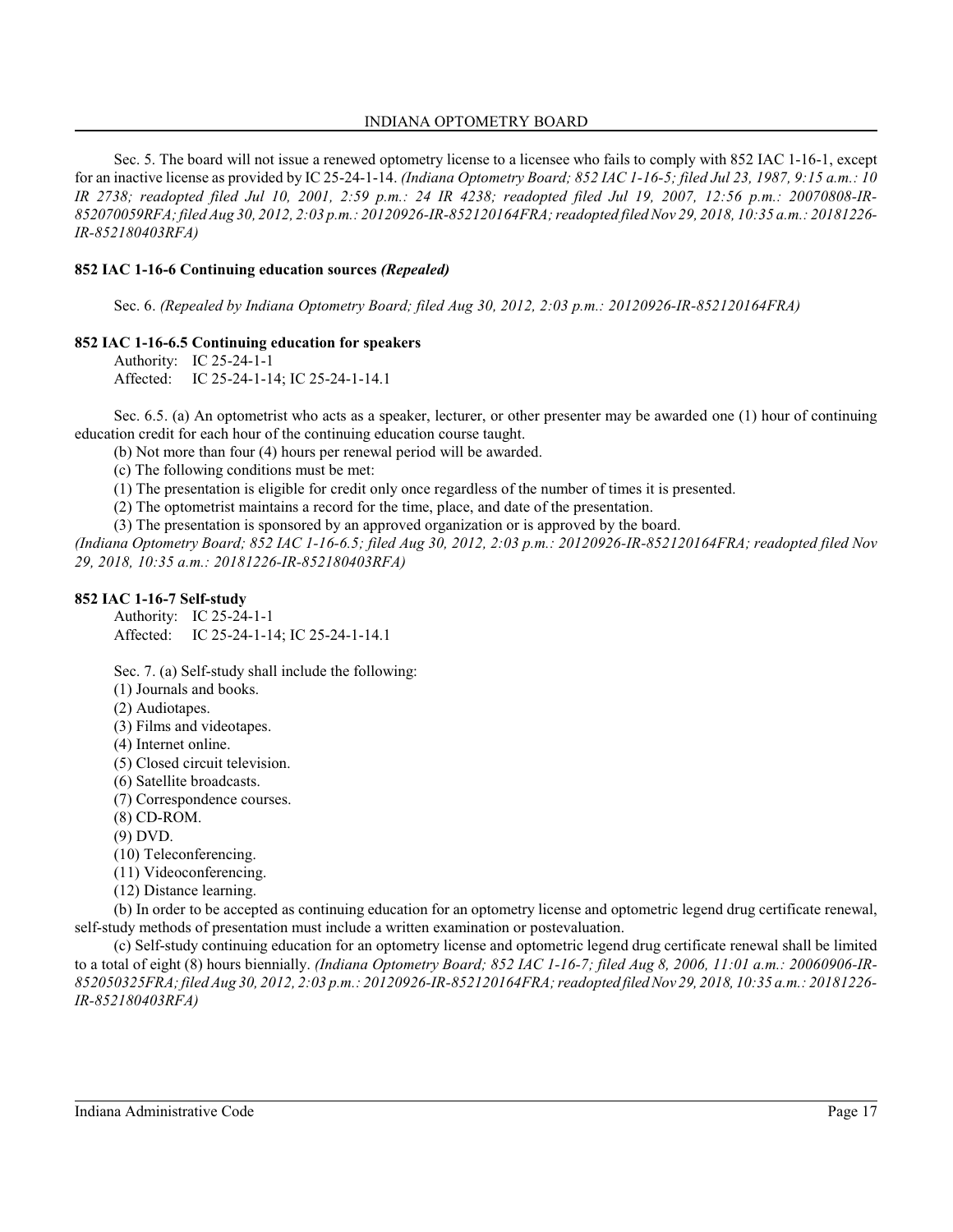### **852 IAC 1-16-8 Continuing education programs deemed approved**

Authority: IC 25-24-1-1 Affected: IC 25-24-1-14; IC 25-24-1-14.1

Sec. 8. Notwithstanding section 4 of this rule, continuing education programs for optometrists, but not practice management courses, sponsored by the following are deemed approved and no approval by the board shall be required:

(1) The Indiana Optometric Association and its affiliates.

(2) The American Optometric Association (AOA).

(3) COPE.

(4) The American Academy of Optometry and its affiliate organizations.

(5) A national or regional organization accredited as a provider of ophthalmic continuing medical education (CME) by the Accreditation Council For Continuing Medical Education (ACCME).

(6) Other state optometric associations and their affiliate local societies.

(7) Regional optometric associations.

(8) Postgraduate courses offered at any accredited school of optometry.

(9) Completion of a basic life support (BLS) or cardiopulmonary resuscitation (CPR) course approved by the American Heart Association, the American Red Cross, or a provider approved by the board will be granted up to two (2) hours of continuing education credit per renewal period.

*(Indiana Optometry Board; 852 IAC 1-16-8; filed Aug 8, 2006, 11:01 a.m.: 20060906-IR-852050325FRA; filed Aug 30, 2012, 2:03 p.m.: 20120926-IR-852120164FRA; readopted filed Nov 29, 2018, 10:35 a.m.: 20181226-IR-852180403RFA)*

# **Rule 17. Limited License**

### **852 IAC 1-17-1 Application file; contents**

Authority: IC 25-24-1-1 Affected: IC 25-24-1-3.2

Sec. 1. (a) An applicant for a limited license shall submit the following:

(1) An application filed on a form prescribed by the board and provided by the agency.

(2) The fee required by 852 IAC 1-10-1.

(3) Official transcripts, certified by the school, recording courses, grades, certificates, and degrees earned in an optometry school accredited by the Accreditation Council on Optometric Education. If not in English, the applicant must provide an official translation.

(4) One (1) passport-quality photograph taken not earlier than one (1) year prior to the date of application, dated and signed on the back in the applicant's handwriting, "I certify that this is a true photograph of me.".

(5) A copy of the applicant's curriculum vitae.

(6) A statement from the dean at Indiana University that shall include the date of faculty appointment and subject or subjects being taught.

(7) Verification of licensure status provided to the board directly by the appropriate agency in each state or country where the applicant holds or has held a license to practice optometry.

(8) An applicant must provide verification of licensure directly from the appropriate agency in the state or country where the applicant holds a current license to practice optometry.

(9) Verification of areas of examination, type of examination, pass-fail criteria, and the applicant's score in each area of the examination provided to the board directly by the state or country in which the applicant took the examination.

(b) The dean at Indiana University School of Optometry may be contacted in order to validate the suitability of the applicant for a limited license. *(Indiana Optometry Board; 852 IAC 1-17-1; filed Jan 6, 2003, 10:23 a.m.: 26 IR 1561; readopted filed Dec 1, 2009, 9:13 a.m.: 20091223-IR-852090781RFA; readopted filed Jun 16, 2010, 12:14 p.m.: 20100630-IR-852090781RFA; filed Aug 30, 2012, 2:03 p.m.: 20120926-IR-852120164FRA; readopted filed Nov 29, 2018, 10:35 a.m.: 20181226-IR-852180403RFA)*